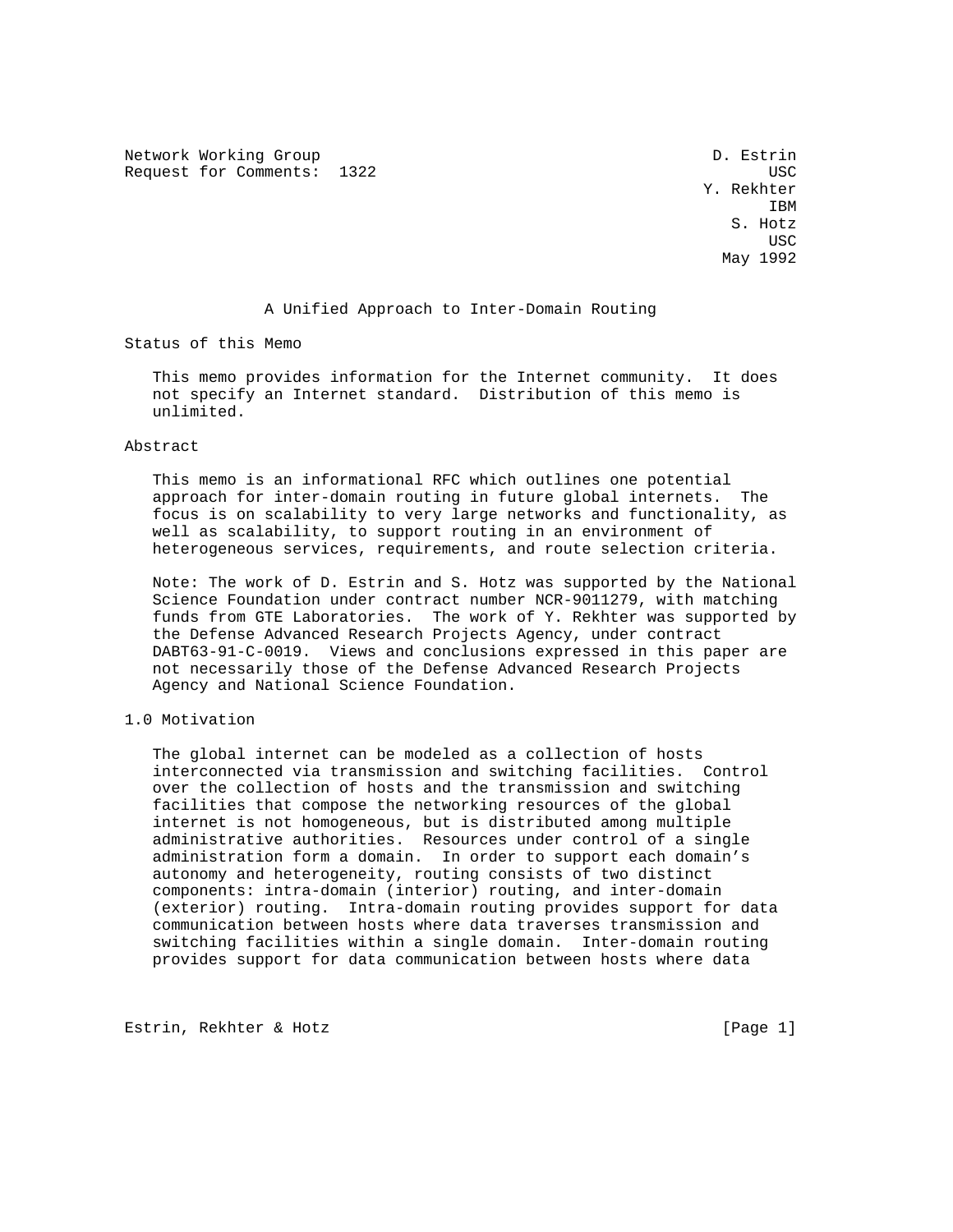traverses transmission and switching facilities spanning multiple domains. The entities that forward packets across domain boundaries are called border routers (BRs). The entities responsible for exchanging inter-domain routing information are called route servers (RSs). RSs and BRs may be colocated.

 As the global internet grows, both in size and in the diversity of routing requirements, providing inter-domain routing that can accommodate both of these factors becomes more and more crucial. The number and diversity of routing requirements is increasing due to: (a) transit restrictions imposed by source, destination, and transit networks, (b) different types of services offered and required, and (c) the presence of multiple carriers with different charging schemes. The combinatorial explosion of mixing and matching these different criteria weighs heavily on the mechanisms provided by conventional hop-by-hop routing architectures ([ISIS10589, OSPF, Hedrick88, EGP]).

 Current work on inter-domain routing within the Internet community has diverged in two directions: one is best represented by the Border Gateway Protocol (BGP)/Inter-Domain Routeing Protocol (IDRP) architectures ([BGP91, Honig90, IDRP91]), and another is best represented by the Inter-Domain Policy Routing (IDPR) architecture ([IDPR90, Clark90]). In this paper we suggest that the two architectures are quite complementary and should not be considered mutually exclusive.

 We expect that over the next 5 to 10 years, the types of services available will continue to evolve and that specialized facilities will be employed to provide new services. While the number and variety of routes provided by hop-by-hop routing architectures with type of service (TOS) support (i.e., multiple, tagged routes) may be sufficient for a large percentage of traffic, it is important that mechanisms be in place to support efficient routing of specialized traffic types via special routes. Examples of special routes are: (1) a route that travels through one or more transit domains that discriminate according to the source domain, (2) a route that travels through transit domains that support a service that is not widely or regularly used. We refer to all other routes as generic.

 Our desire to support special routes efficiently led us to investigate the dynamic installation of routes ([Breslau-Estrin91, Clark90, IDPR90]). In a previous paper ([Breslau-Estrin91]), we evaluated the algorithmic design choices for inter-domain policy routing with specific attention to accommodating source-specific and other "special" routes. The conclusion was that special routes are best supported with source-routing and extended link-state algorithms; we refer to this approach as source-demand routing

Estrin, Rekhter & Hotz [Page 2]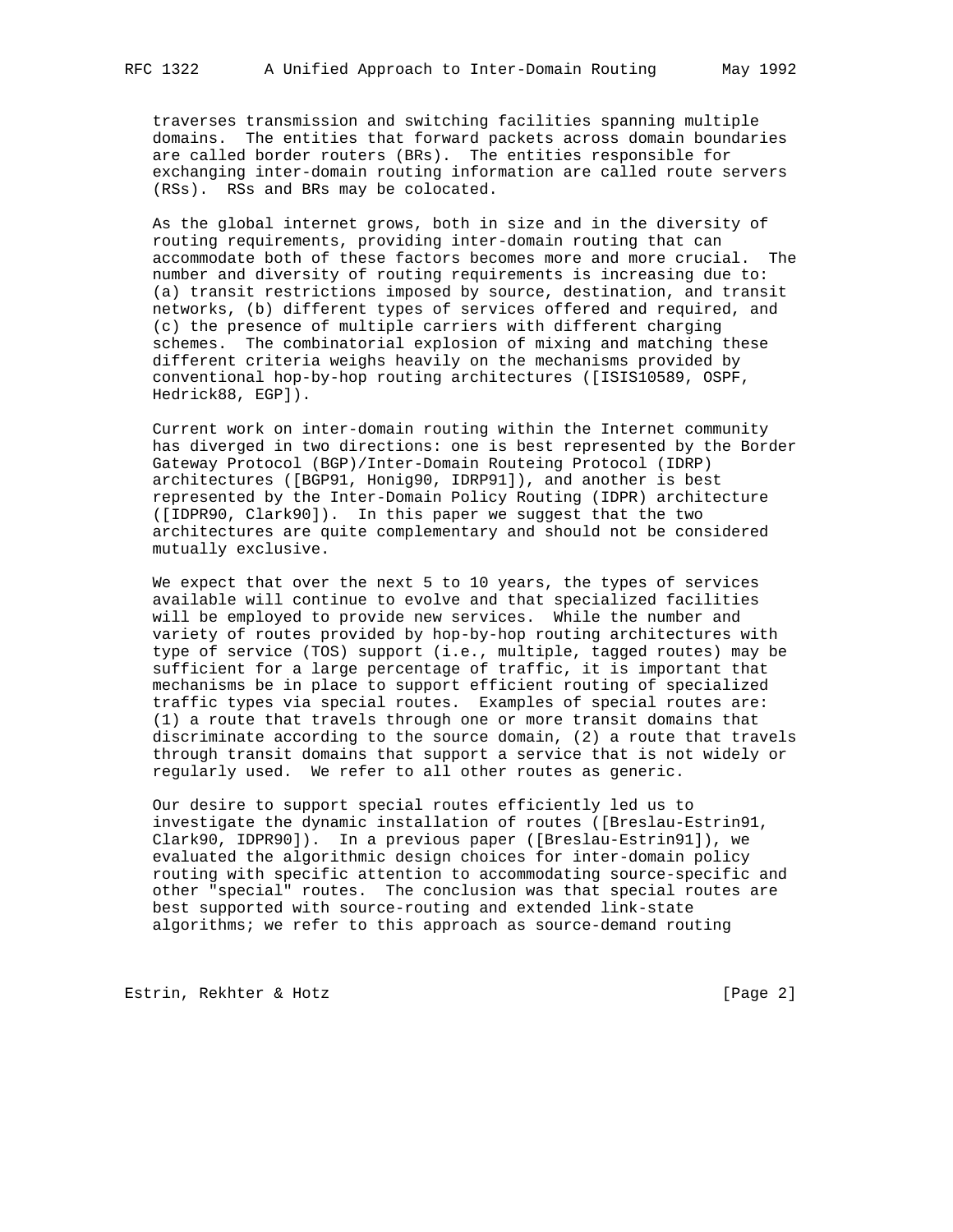[Footnote: The Inter-Domain Policy Routing (IDPR) architecture uses these techniques.]. However, a source-demand routing architecture, used as the only means of inter-domain routing, has scaling problems because it does not lend itself to general hierarchical clustering and aggregation of routing and forwarding information. For example, even if a particular route from an intermediate transit domain X, to a destination domain Y is shared by 1,000 source-domains, IDPR requires that state for each of the 1,000 routes be setup and maintained in the transit border routers between X and Y. In contrast, an alternative approach to inter-domain routing, based on hop-by-hop routing and a distributed route-computation algorithm (described later), provides extensive support for aggregation and abstraction of reachability, topology, and forwarding information. The Border Gateway Protocol (BGP) and Inter-Domain Routeing Protocol (IDRP) use these techniques ([BGP91, IDRP91]). While the BGP/IDRP architecture is capable of accommodating very large numbers of datagram networks, it does not provide support for specialized routing requirements as flexibly and efficiently as IDPR-style routing.

#### 1.1 Overview of the Unified Architecture

 We want to support special routes and we want to exploit aggregation when a special route is not needed. Therefore, our scalable inter domain routing architecture consists of two major components: source-demand routing (SDR), and node routing (NR). The NR component computes and installs routes that are shared by a significant number of sources. These generic routes are commonly used and warrant wide propagation, consequently, aggregation of routing information is critical. The SDR component computes and installs specialized routes that are not shared by enough sources to justify computation by NR [Footnote: Routes that are only needed sporadically (i.e., the demand for them is not continuous or otherwise predictable) are also candidates for SDR.]. The potentially large number of different specialized routes, combined with their sparse utilization, make them too costly to support with the NR mechanism.

 A useful analogy to this approach is the manufacturing of consumer products. When predictable patterns of demand exist, firms produce objects and sell them as "off the shelf" consumer goods. In our architecture NR provides off-the-shelf routes. If demand is not predictable, then firms accept special orders and produce what is demanded at the time it is needed. In addition, if a part is so specialized that only a single or small number of consumers need it, the consumer may repeatedly special order the part, even if it is needed in a predictable manner, because the consumer does not represent a big enough market for the producer to bother managing the item as part of its regular production. SDR provides such special

Estrin, Rekhter & Hotz [Page 3]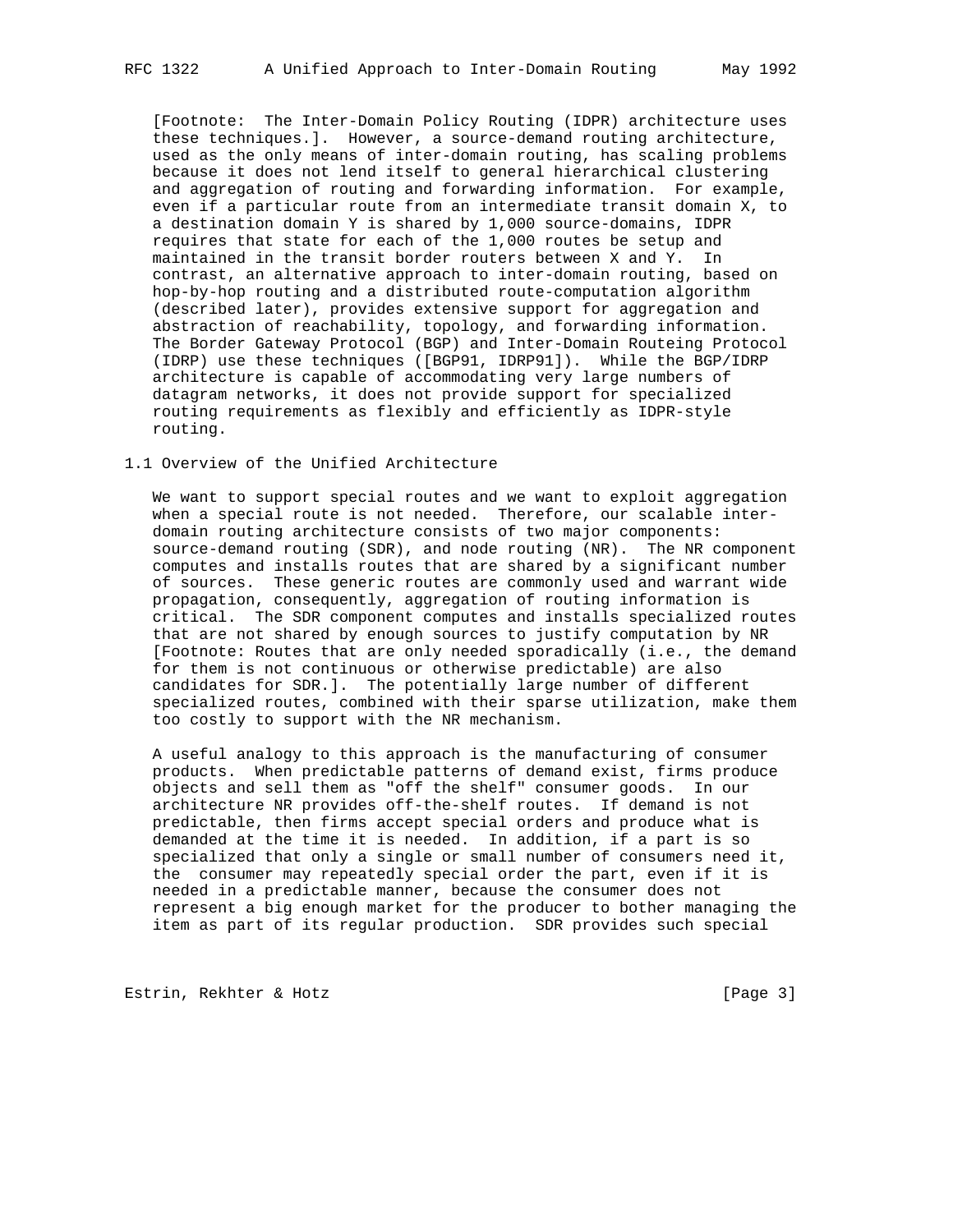order, on-demand routes.

 By combining NR and SDR routing we propose to support inter-domain routing in internets of practically-unlimited size, while at the same time providing efficient support for specialized routing requirements.

 The development of this architecture does assume that routing requirements will be diverse and that special routes will be needed. On the other hand, the architecture does not depend on assumptions about the particular types of routes demanded or on the distribution of that demand. Routing will adapt naturally over time to changing traffic patterns and new services by shifting computation and installation of particular types of routes between the two components of the hybrid architecture [Footnote: Before continuing with our explanation of this architecture, we wish to state up front that supporting highly specialized routes for all source-destination pairs in an internet, or even anything close to that number, is not feasible in any routing architecture that we can foresee. In other words, we do not believe that any foreseeable routing architecture can support unconstrained proliferation of user requirements and network services. At the same time, this is not necessarily a problem. The capabilities of the architecture may in fact exceed the requirements of the users. Moreover, some of the requirements that we regard as infeasible from the inter-domain routing point of view, may be supported by means completely outside of routing. Nevertheless, the caveat is stated here to preempt unrealistic expectations.].

 While the packet forwarding functions of the NR and SDR components have little or no coupling with each other, the connectivity information exchange mechanism of the SDR component relies on services provided by the NR component.

## 1.2 Outline

 The remainder of this report is organized as follows. Section 2 outlines the requirements and priorities that guide the design of the NR and SDR components. Sections 3 and 4 describe the NR and SDR design choices, respectively, in light of these requirements. Section 5 describes protocol support for the unified architecture and briefly discusses transition issues. We conclude with a brief summary.

Estrin, Rekhter & Hotz [Page 4]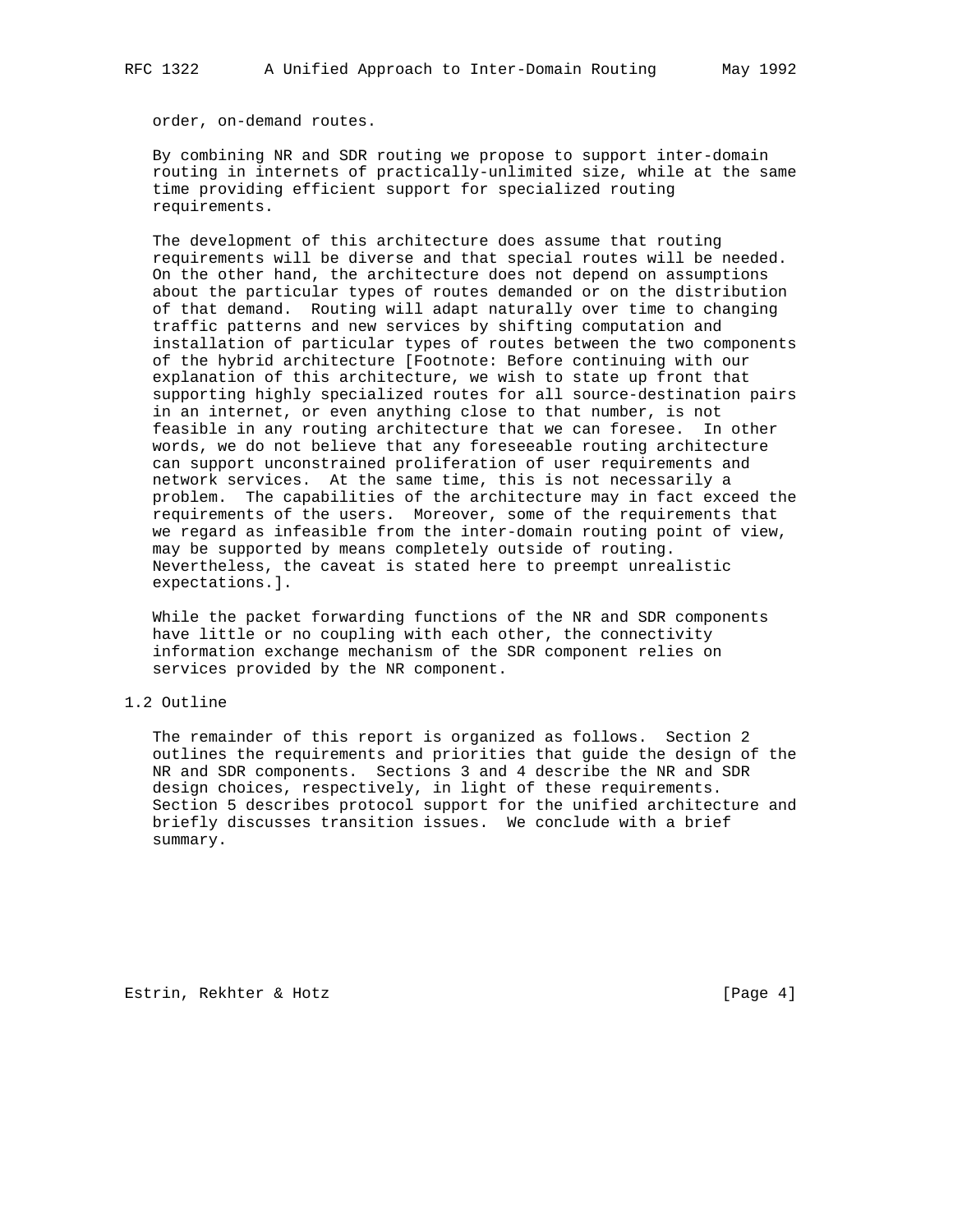#### 2.0 Architectural Requirements and Priorities

 In order to justify our design choices for a scalable inter-domain routing architecture, we must articulate our evaluation criteria and priorities. This section defines complexity, abstraction, policy, and type of service requirements.

#### 2.1 Complexity

 Inter-domain routing complexity must be evaluated on the basis of the following performance metrics: (1) storage overhead, (2) computational overhead, and (3) message overhead. This evaluation is essential to determining the scalability of any architecture.

#### 2.1.1 Storage Overhead

 The storage overhead of an entity that participates in inter-domain routing comes from two sources: Routing Information Base (RIB), and Forwarding Information Base (FIB) overhead. The RIB contains the routing information that entities exchange via the inter-domain routing protocol; the RIB is the input to the route computation. The FIB contains the information that the entities use to forward the inter-domain traffic; the FIB is the output of the route computation. For an acceptable level of storage overhead, the amount of information in both FIBs and RIBs should grow significantly slower than linearly (e.g., close to logarithmically) with the total number of domains in an internet. To satisfy this requirement with respect to the RIB, the architecture must provide mechanisms for either aggregation and abstraction of routing and forwarding information, or retrieval of a subset of this information on demand. To satisfy this requirement with respect to the FIB, the architecture must provide mechanisms for either aggregation of the forwarding information (for the NR computed routes), or dynamic installation/tear down of this information (for the SDR computed routes).

 Besides being an intrinsically important evaluation metric, storage overhead has a direct impact on computational and bandwidth complexity. Unless the computational complexity is fixed (and independent of the total number of domains), the storage overhead has direct impact on the computational complexity of the architecture since the routing information is used as an input to route computation. Moreover, unless the architecture employs incremental updates, where only changes to the routing information are propagated, the storage overhead has direct impact on the bandwidth overhead of the architecture since the exchange of routing information constitutes most of the bandwidth overhead.

Estrin, Rekhter & Hotz [Page 5]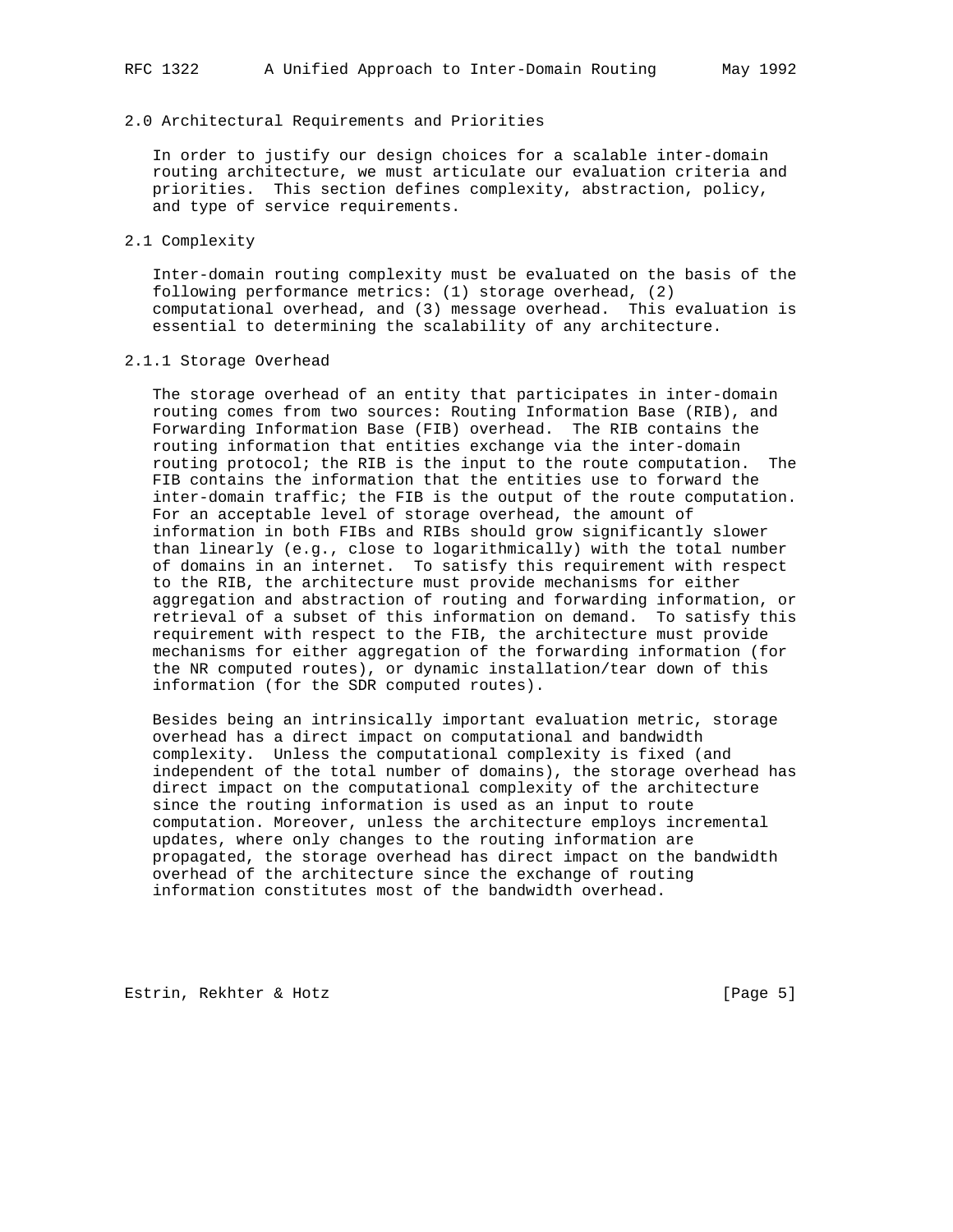#### 2.1.2 Computational Overhead

 The NR component will rely primarily on precomputation of routes. If inter-domain routing is ubiquitous, then the precomputed routes include all reachable destinations. Even if policy constraints make fully ubiquitous routing impossible, the precomputed routes are likely to cover a very large percentage of all reachable destinations. Therefore the complexity of this computation must be as small as possible. Specifically, it is highly desirable that the architecture would employ some form of partial computation, where changes in topology would require less than complete recomputation. Even if complete recomputation is necessary, its complexity should be less than linear with the total number of domains.

 The SDR component will use on-demand computation and caching. Therefore the complexity of this computation can be somewhat higher. Another reason for relaxed complexity requirements for SDR is that SDR is expected to compute routes to a smaller number of destinations than is NR (although SDR route computation may be invoked more frequently).

 Under no circumstances is computational complexity allowed to become exponential (for either the NR or SDR component).

### 2.1.3 Bandwidth Overhead

 The bandwidth consumed by routing information distribution should be limited. However, the possible use of data compression techniques and the increasing speed of network links make this less important than route computation and storage overhead. Bandwidth overhead may be further contained by using incremental (rather than complete) exchange of routing information.

 While storage and bandwidth overhead may be interrelated, if incremental updates are used then bandwidth overhead is negligible in the steady state (no changes in topology), and is independent of the storage overhead. In other words, use of incremental updates constrains the bandwidth overhead to the dynamics of the internet. Therefore, improvements in stability of the physical links, combined with techniques to dampen the effect of topological instabilities, will make the bandwidth overhead even less important.

#### 2.2 Aggregation

 Aggregation and abstraction of routing and forwarding information provides a very powerful mechanism for satisfying storage, computational, and bandwidth constraints. The ability to aggregate, and subsequently abstract, routing and forwarding information is

Estrin, Rekhter & Hotz [Page 6]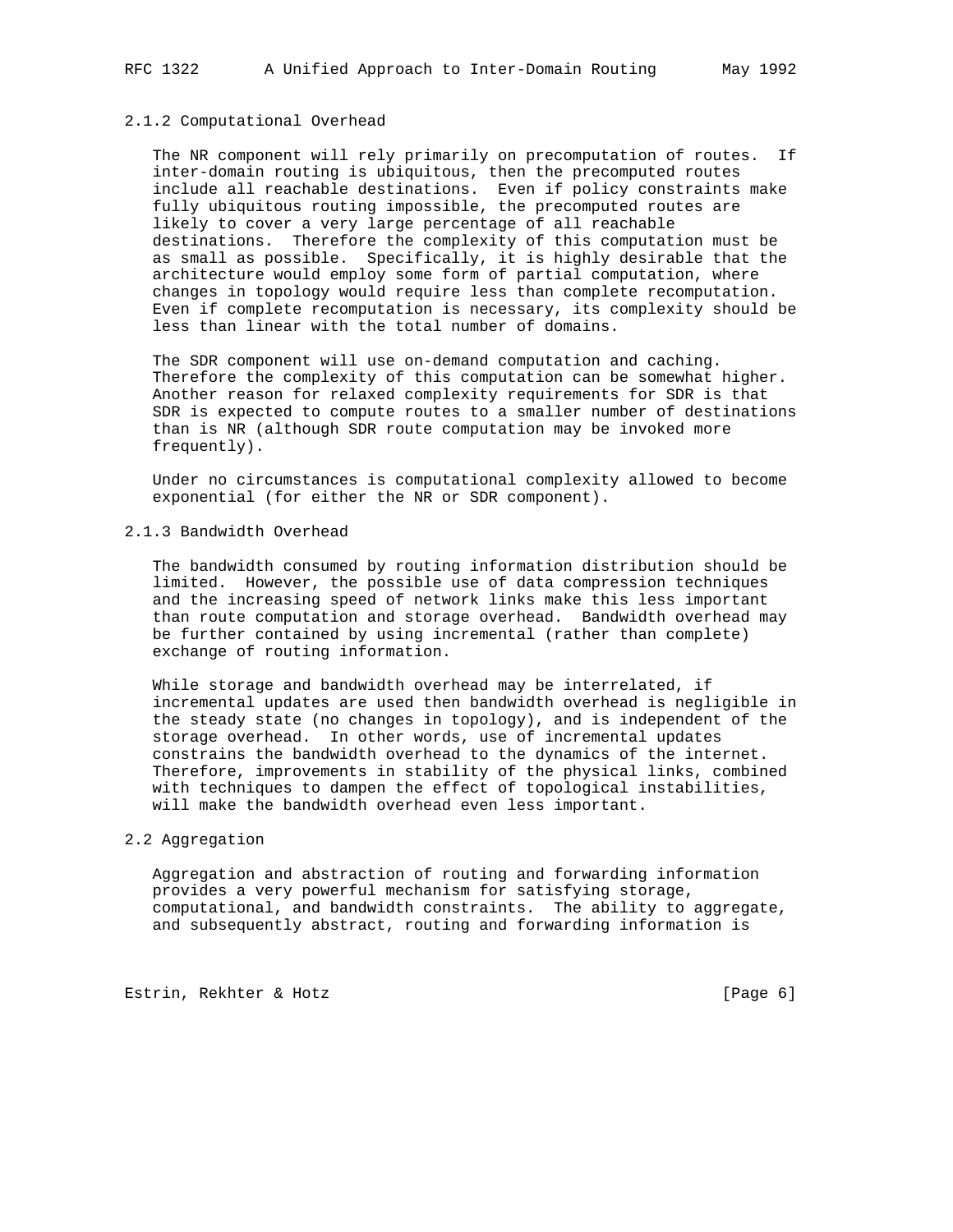essential to the scaling of the architecture [Footnote: While we can not prove that there are no other ways to achieve scaling, we are not aware of any mechanism other than clustering that allows information aggregation/abstraction. Therefore, the rest of the paper assumes that clustering is used for information aggregation/abstraction.]. This is especially true with respect to the NR component, since the NR component must be capable of providing routes to all or almost all reachable destinations.

 At the same time, since preserving each domain's independence and autonomy is one of the crucial requirements of inter-domain routing, the architecture must strive for the maximum flexibility of its aggregation scheme, i.e., impose as few preconditions, and as little global coordination, as possible on the participating domains.

 The Routing Information Base (RIB) carries three types of information: (1) topology (i.e., the interconnections between domains or groups of domains), (2) network layer reachability, and (3) transit constraint. Aggregation of routing information should provide a reduction of all three components. Aggregation of forwarding information will follow from reachability information aggregation.

 Clustering (by forming routing domain confederations) serves the following aggregation functions: (1) to hide parts of the actual physical topology, thus abstracting topological information, (2) to combine a set of reachable destination entities into a single entity and reduce storage overhead, and (3) to express transit constraints in terms of clusters, rather than individual domains.

 As argued in [Breslau-Estrin91], the architecture must allow confederations to be formed and changed without extensive configuration and coordination; in particular, forming a confederation should not require global coordination (such as that required in ECMA ([ECMA89]). In addition, aggregation should not require explicit designation of the relative placement of each domain relative to another; i.e., domains or confederations of domains should not be required to agree on a partial ordering (i.e., who is above whom, etc.).

Estrin, Rekhter & Hotz [Page 7]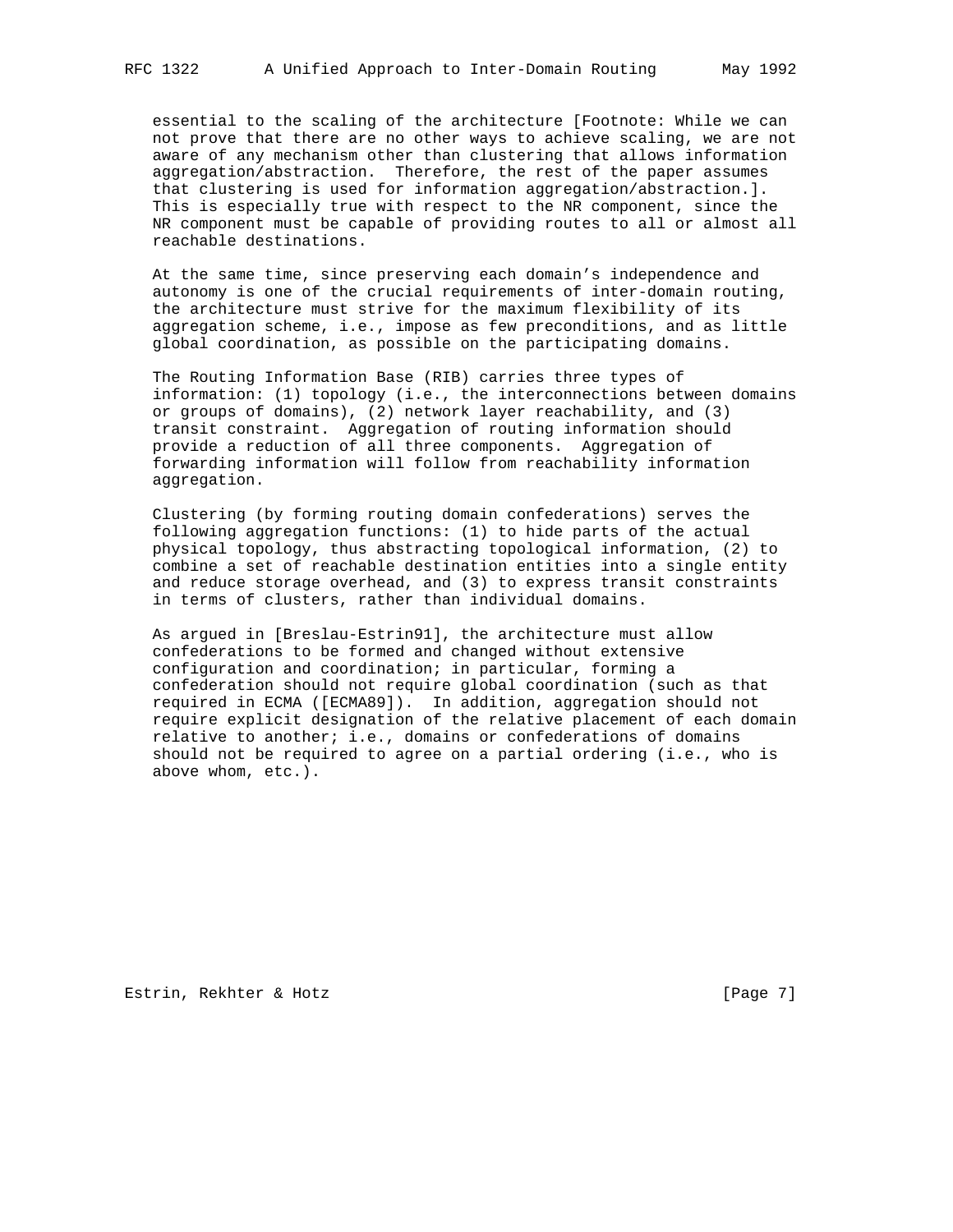The architecture should allow different domains to use different methods of aggregation and abstraction. For example, a research collaborator at IBM might route to USC as a domain-level entity in order to take advantage of some special TOS connectivity to, or even through, USC. Whereas, someone else at Digital Equipment Corporation might see information at the level of the California Educational Institutions Confederation, and know only that USC is a member. Alternatively, USC might see part of the internal structure within the IBM Confederation (at the domain's level), whereas UCLA may route based on the confederation of IBM domains as a whole.

 Support for confederations should be flexible. Specifically, the architecture should allow confederations to overlap without being nested, i.e., a single domain, or a group of domains may be part of more than one confederation. For example, USC may be part of the California Educational Institutions Confederation and part of the US R&D Institutions Confederation; one is not a subset of the other. Another example: T.J. Watson Research Center might be part of NYSERNET Confederation and part of IBM-R&D-US Confederation. While the above examples describe cases where overlap consists of a single domain, there may be other cases where multiple domains overlap. As an example consider the set of domains that form the IBM Confederation, and another set of domains that form the DEC Confederation. Within IBM there is a domain IBM-Research, and similarly within DEC there is a domain DEC-Research. Both of these domains could be involved in some collaborative effort, and thus have established direct links. The architecture should allow restricted use of these direct links, so that other domains within the IBM Confederation would not be able to use it to talk to other domains within the DEC Confederation. A similar example exists when a multinational corporation forms a confederation, and the individual branches within each country also belong to their respective country confederations. The corporation may need to protect itself from being used as an inter-country transit domain (due to internal, or international, policy). All of the above examples illustrate a situation where confederations overlap, and it is necessary to control the traffic traversing the overlapping resources.

 While flexible aggregation should be accommodated in any inter-domain architecture, the extent to which this feature is exploited will have direct a effect on the scalability associated with aggregation. At the same time, the exploitation of this feature depends on the way addresses are assigned. Specifically, scaling associated with forwarding information depends heavily on the assumption that there will be general correspondence between the hierarchy of address registration authorities, and the way routing domains and routing domain confederations are organized (see Section 2.6).

Estrin, Rekhter & Hotz [Page 8]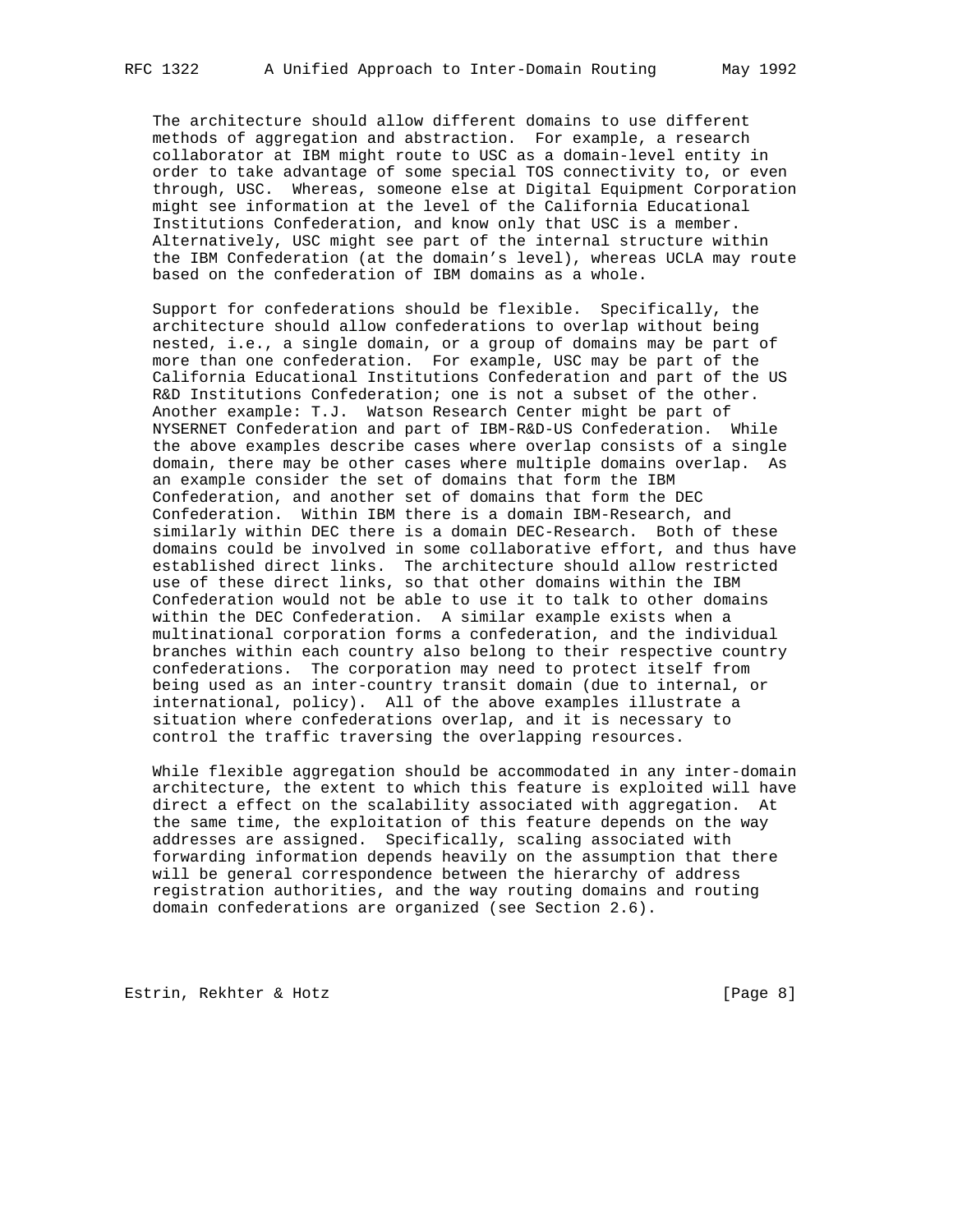#### 2.3 Routing Policies

 Routing policies that the architecture must support may be broadly classified into transit policies and route selection policies [Breslau-Estrin 91, Estrin89].

 Restrictions imposed via transit policies may be based on a variety of factors. The architecture should be able to support restrictions based on the source, destination, type of services (TOS), user class identification (UCI), charging, and path [Estrin89 , Little89]. The architecture must allow expression of transit policies on all routes, both NR and SDR. Even if NR routes are widely used and have fewer source or destination restrictions, NR routes may have some transit qualifiers (e.g., TOS, charging, or user-class restriction). If the most widely-usable route to a destination has policy qualifiers, it should be advertiseable by NR and the transit constraints should be explicit.

 Route selection policies enable each domain to select a particular route among multiple routes to the same destination. To maintain maximum autonomy and independence between domains, the architecture must support heterogeneous route selection policies, where each domain can establish its own criteria for selecting routes. This argument was made earlier with respect to source route selection ([IDPR90, Clark90, Breslau-Estrin91]). In addition, each intermediate transit domain must have the flexibility to apply its own selection criteria to the routes made available to it by its neighbors. This is really just a corollary to the above; i.e., if we allow route selection policy to be expressed for NR routes, we can not assume all domains will apply the same policy. The support for dissimilar route selection policies is one of the key factors that distinguish inter-domain routing from intra-domain routing ([ECMA89, Estrin89]). However, it is a non-goal of the architecture to support all possible route selection policies. For more on unsupported route selection policies see Section 2.3.2 below.

## 2.3.1 Routing Information Hiding

 The architecture should not require all domains within an internet to reveal their connectivity and transit constraints to each other. Domains should be able to enforce their transit policies while limiting the advertisement of their policy and connectivity information as much as possible; such advertisement will be driven by a "need to know" criteria. Moreover, advertising a transit policy to domains that can not use this policy will increase the amount of routing information that must be stored, processed, and propagated. Not only may it be impractical for a router to maintain full inter domain topology and policy information, it may not be permitted to

Estrin, Rekhter & Hotz [Page 9]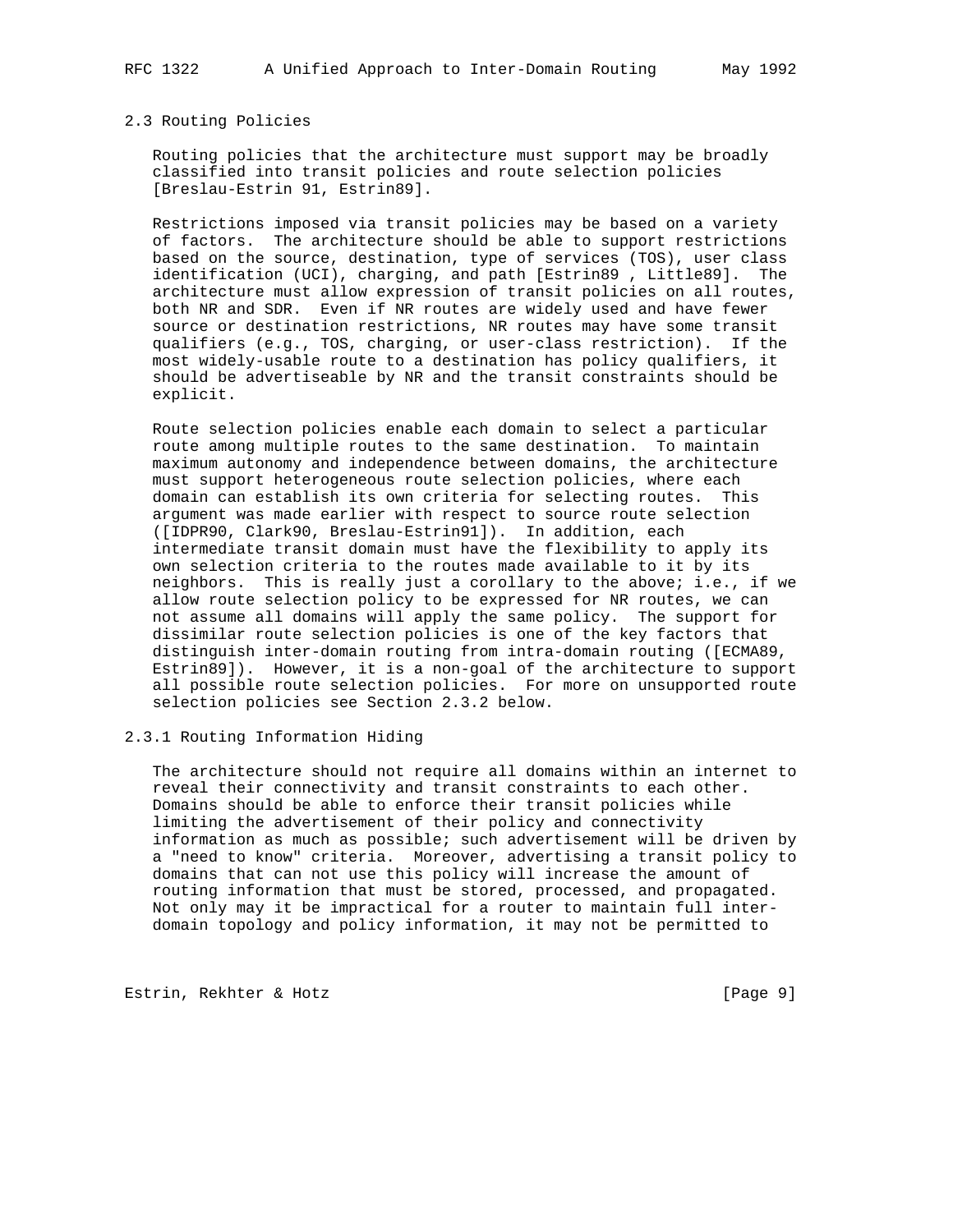obtain this information.

#### 2.3.2 Policies Not Supported

 In this and previous papers we have argued that a global inter-domain routing architecture should support a wide range of policies. In this section we identify several types of policy that we explicitly do not propose to support. In general our reasoning is pragmatic; we think such policy types are either very expensive in terms of overhead, or may lead to routing instabilities.

- 1. Route selection policies contingent on external behavior. The route selection process may be modeled by a function that assigns a non-negative integer to a route, denoting the degree of preference. Route selection applies this function to all feasible routes to a given destination, and selects the route with the highest value. To provide a stable environment, the preference function should not use as an input the status and attributes of other routes (either to the same or to a different destination).
- 2. Transit policies contingent on external behavior. To provide a stable environment, the domain's transit policies can not be automatically affected by any information external to the domain. Specifically, these policies can not be modified, automatically, in response to information about other domains' transit policies, or routes selected by local or other domains. Similarly, transit policies can not be automatically modified in response to information about performance characteristics of either local or external domains.
- 3. Policies contingent on external state (e.g., load). It is a non-goal of the architecture to support load-sensitive routing for generic routes. However, it is possible that some types of service may employ load information to select among alternate SDR routes.
- 4. Very large number of simultaneous SDR routes. It is a non-goal of the architecture to support a very large number of simultaneous SDR routes through any single router. Specifically, the FIB storage overhead associated with SDR routes must be comparable with that of NR routes, and should always be bound by the complexity requirements outlined earlier [Foonote: As discussed earlier, theoretically the state overhead could grow  $O(N^2)$  with the number of domains in an internet. However, there is no evidence or intuition to suggest that this will be a limiting factor on the wide utilization of SDR, provided that NR is available to handle generic routes.].

Estrin, Rekhter & Hotz [Page 10]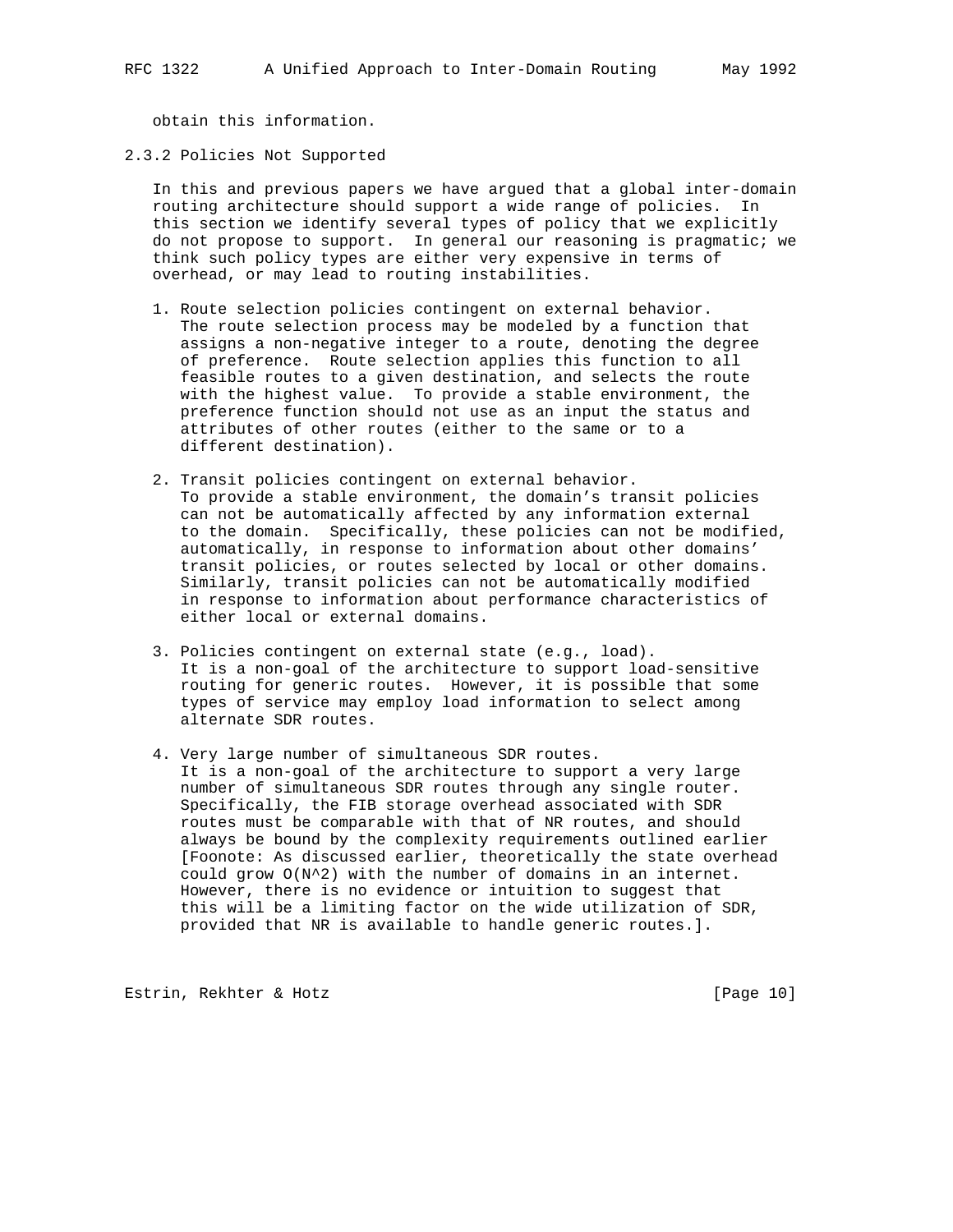### 2.4 Support for TOS Routing

 Throughout this document we refer to support for type of service (TOS) routing. There is a great deal of research and development activity currently underway to explore network architectures and protocols for high-bandwidth, multimedia traffic. Some of this traffic is delay sensitive, while some requires high throughput. It is unrealistic to assume that a single communication fabric will be deployed homogeneously across the internet (including all metropolitan, regional, and backbone networks) that will support all types of traffic uniformly. To support diverse traffic requirements in a heterogeneous environment, various resource management mechanisms will be used in different parts of the global internet (e.g., resource reservation of various kinds) [ST2-90, Zhang91].

 In this context, it is the job of routing protocols to locate routes that can potentially support the particular TOS requested. It is explicitly not the job of the general routing protocols to locate routes that are guaranteed to have resources available at the particular time of the route request. In other words, it is not practical to assume that instantaneous resource availability will be known at all remote points in the global internet. Rather, once a TOS route has been identified, an application requiring particular service guarantees will attempt to use the route (e.g., using an explicit setup message if so required by the underlying networks). In Section 4 we describe additional services that may be provided to support more adaptive route selection for special TOS [Footnote: Adaptive route selection implies adaptability only during the route selection process. Once a route is selected, it is not going to be a subject to any adaptations, except when it becomes infeasible.].

### 2.5 Commonality between Routing Components

 While it is acceptable for the NR and SDR components to be dissimilar, we do recognize that such a solution is less desirable - all other things being equal. In theory, there are advantages in having the NR and SDR components use similar algorithms and mechanisms. Code and databases could be shared and the architecture would be more manageable and comprehensible. On the other hand, there may be some benefit (e.g., robustness) if the two parts of the architecture are heterogeneous, and not completely inter-dependent. In Section 5 we list several areas in which opportunities for increased commonality (unification) will be exploited.

## 2.6 Interaction with Addressing

 The proposed architecture should be applicable to various addressing schemes. There are no specific assumptions about a particular

Estrin, Rekhter & Hotz [Page 11]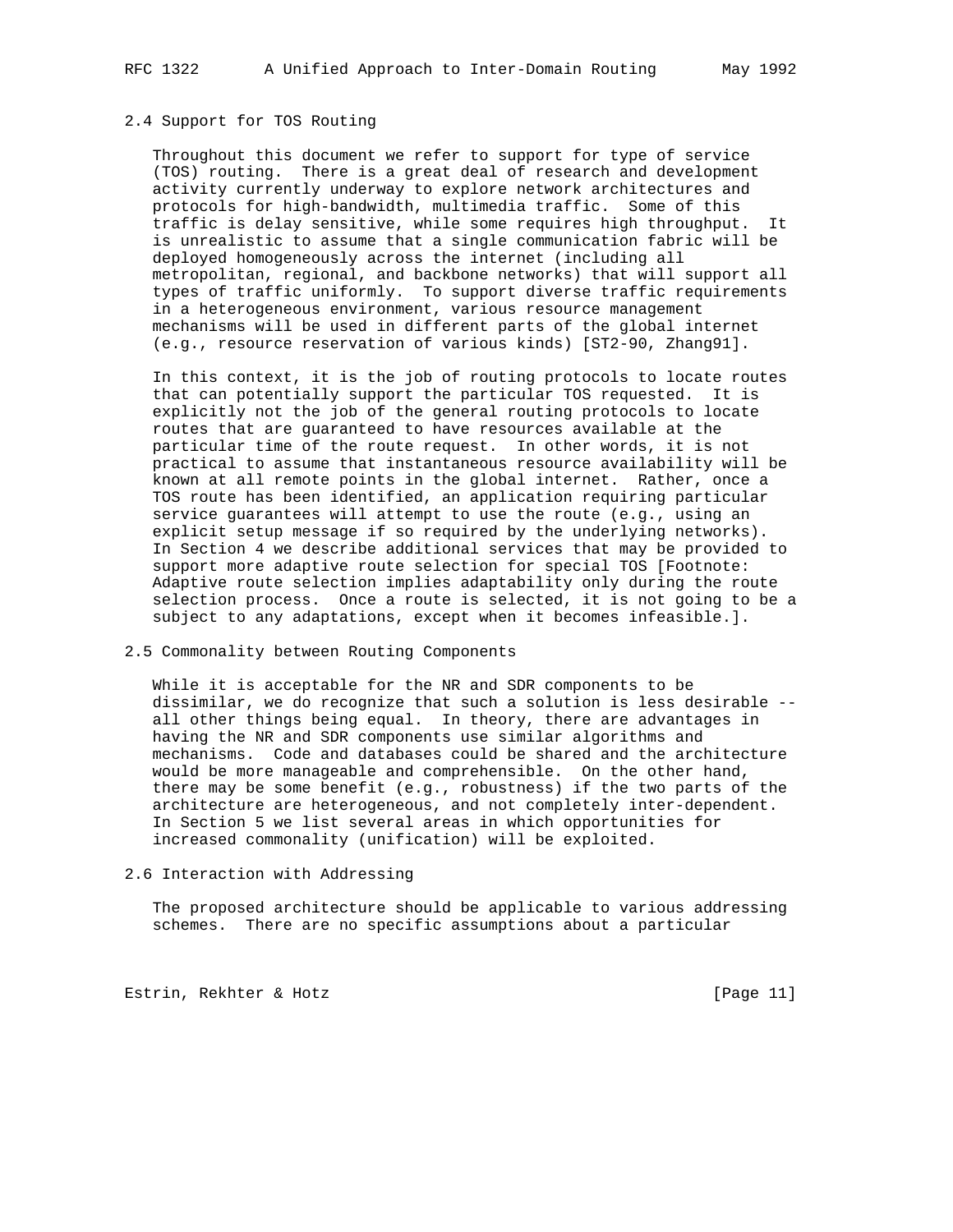address structure, except that this structure should facilitate information aggregation, without forcing rigid hierarchical routing.

 Beyond this requirement, most of the proposals for extending the IP address space, for example, can be used in conjunction with our architecture. But our architecture itself does not provide (or impose) a particular solution to the addressing problem.

Estrin, Rekhter & Hotz [Page 12]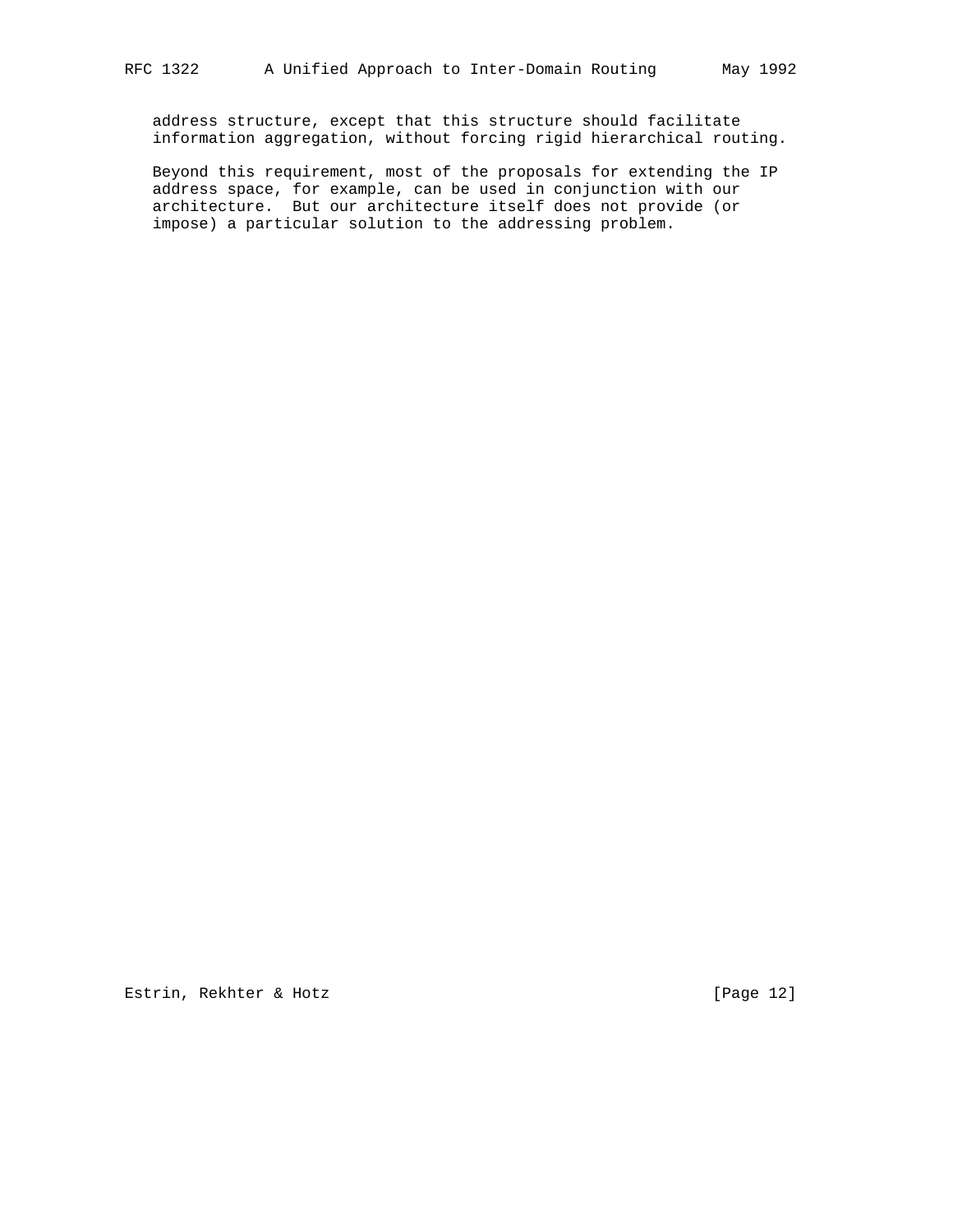#### 3.0 Design Choices for Node Routing (NR)

 This section addresses the design choices made for the NR component in light of the above architectural requirements and priorities. All of our discussion of NR assumes hop-by-hop routing. Source routing is subject to different constraints and is used for the complementary SDR component.

### 3.1 Overview of NR

 The NR component is designed and optimized for an environment where a large percentage of packets will travel over routes that can be shared by multiple sources and that have predictable traffic patterns. The efficiency of the NR component improves when a number of source domains share a particular route from some intermediate point to a destination. Moreover, NR is best suited to provide routing for inter-domain data traffic that is either steady enough to justify the existence of a route, or predictable, so that a route may be installed when needed (based on the prediction, rather than on the actual traffic). Such routes lend themselves to distributed route computation and installation procedures.

 Routes that are installed in routers, and information that was used by the routers to compute these routes, reflect the known operational state of the routing facilities (as well as the policy constraints) at the time of route computation. Route computation is driven by changes in either operational status of routing facilities or policy constraints. The NR component supports route computation that is dynamically adaptable to both changes in topology and policy. The NR component allows time-dependent selection or deletion of routes. However, time dependency must be predictable (e.g., advertising a certain route only after business hours) and routes should be used widely enough to warrant inclusion in NR.

 The proposed architecture assumes that most of the inter-domain conversations will be forwarded via routes computed and installed by the NR component.

 Moreover, the exchange of routing information necessary for the SDR component depends on facilities provided by the NR component; i.e., NR policies must allow SDR reachability information to travel. Therefore, the architecture requires that all domains in an internet implement and participate in NR. Since scalability (with respect to the size of the internet) is one of the fundamental requirements for the NR component, it must provide multiple mechanisms with various degrees of sophistication for information aggregation and abstraction.

Estrin, Rekhter & Hotz [Page 13]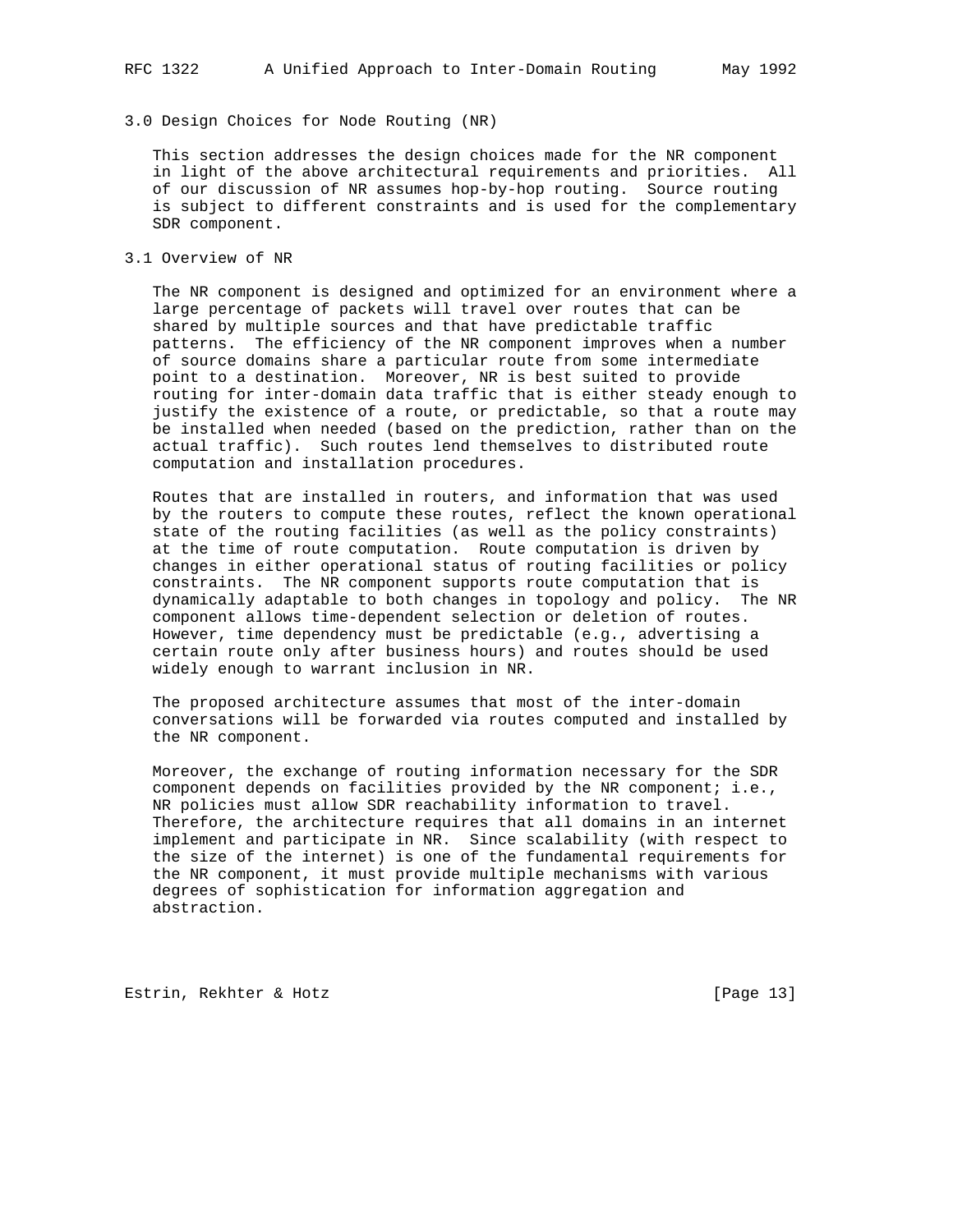The potential reduction of routing and forwarding information depends very heavily on the way addresses are assigned and how domains and their confederations are structured. "If there is no correspondence between the address registration hierarchy and the organisation of routeing domains, then ... each and every routeing domain in the OSIE would need a table entry potentially at every boundary IS of every other routeing domain" ([Oran89]). Indeed, scaling in the NR component is almost entirely predicated on the assumption that there will be general correspondence between the hierarchy of address assignment authorities and the way routing domains are organised, so that the efficient and frequent aggregation of routing and forwarding information will be possible. Therefore, given the nature of inter domain routing in general, and the NR component in particular, scalability of the architecture depends very heavily on the flexibility of the scheme for information aggregation and abstraction, and on the preconditions that such a scheme imposes. Moreover, given a flexible architecture, the operational efficiency (scalability) of the global internet, or portions thereof, will depend on tradeoffs made between flexibility and aggregation.

 While the NR component is optimized to satisfy the common case routing requirements for an extremely large population of users, this does not imply that routes produced by the NR component would not be used for different types of service (TOS). To the contrary, if a TOS becomes sufficiently widely used (i.e., by multiple domains and predictably over time), then it may warrant being computed by the NR component.

 To summarize, the NR component is best suited to provide routes that are used by more than a single domain. That is, the efficiency of the NR component improves when a number of source domains share a particular route from some intermediate point to a destination. Moreover, NR is best suited to provide routing for inter-domain data traffic that is either steady enough to justify the existence of a route, or predictable, so that a route may be installed when needed, (based on the prediction, rather than on the actual traffic).

3.2 Routing Algorithm Choices for NR

 Given that a NR component based on hop-by-hop routing is needed to provide scalable, efficient inter-domain routing, the remainder of this section considers the fundamental design choices for the NR routing algorithm.

 Typically the debate surrounding routing algorithms focuses on link state and distance vector protocols. However, simple distance vector protocols (i.e., Routing Information Protocol [Hedrick88]), do not scale because of convergence problems. Improved distance vector

Estrin, Rekhter & Hotz [Page 14]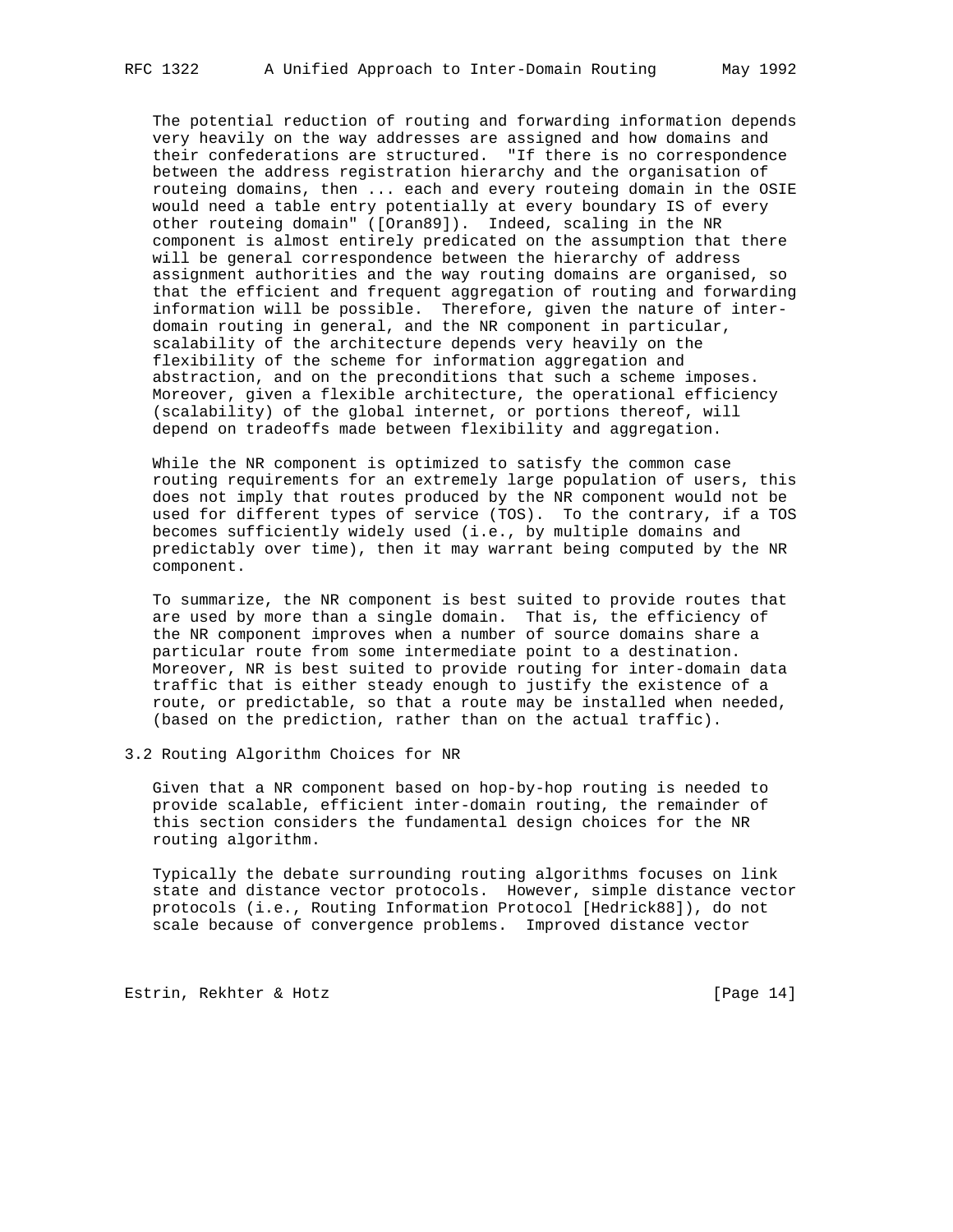protocols, such as those discussed in [Jaffee82, Zaumen91, Shin87], have been developed to address this issue using synchronization mechanisms or additional path information. In the case of inter domain routing, having additional path information is essential to supporting policy. Therefore, the algorithms we consider for NR are link state and one we call path vector (PV). Whereas the characteristics of link state algorithms are generally understood (for example, [Zaumen 91]), we must digress from our evaluation discussion to describe briefly the newer concept of the PV algorithm [Footnote: We assume that some form of SPF algorithm will be used to compute paths over the topology database when LS algorithms are used [Dijkstra59, OSPF]].

### 3.2.1 Path Vector Protocol Overview

 The Border Gateway Protocol (BGP) (see [BGP91]) and the Inter Domain Routing Protocol (IDRP) (see [IDRP91]) are examples of path vector (PV) protocols [Footnote: BGP is an inter-autonomous system routing protocol for TCP/IP internets. IDRP is an OSI inter-domain routing protocol that is being progressed toward standardization within ISO. Since in terms of functionality BGP represents a proper subset of IDRP, for the rest of the paper we will only consider IDRP.].

 The routing algorithm employed by PV bears a certain resemblance to the traditional Bellman-Ford routing algorithm in the sense that each border router advertises the destinations it can reach to its neighboring BRs. However,the PV routing algorithm augments the advertisement of reachable destinations with information that describes various properties of the paths to these destinations.

 This information is expressed in terms of path attributes. To emphasize the tight coupling between the reachable destinations and properties of the paths to these destinations, PV defines a route as a pairing between a destination and the attributes of the path to that destination. Thus the name, path-vector protocol, where a BR receives from its neighboring BR a vector that contains paths to a set of destinations [Footnote: The term "path-vector protocol" bears an intentional similarity to the term "distance-vector protocol", where a BR receives from each of its neighbors a vector that contains distances to a set of destinations.]. The path, expressed in terms of the domains (or confederations) traversed so far, is carried in a special path attribute which records the sequence of routing domains through which the reachability information has passed. Suppression of routing loops is implemented via this special path attribute, in contrast to LS and distance vector which use a globally-defined monotonically-increasing metric for route selection [Shin87].

Because PV does not require all routing domains to have homogeneous

Estrin, Rekhter & Hotz [Page 15]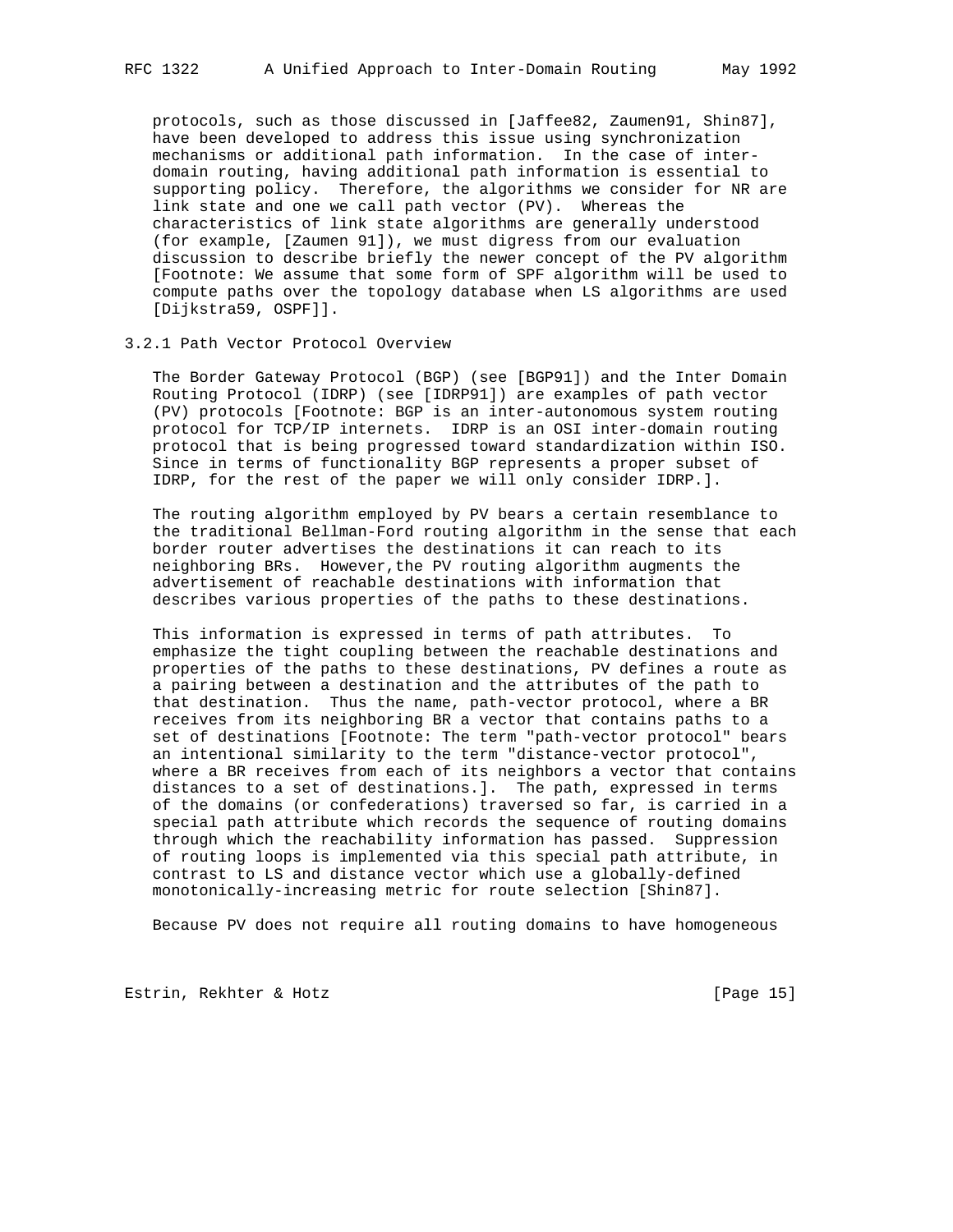criteria (policies) for route selection, route selection policies used by one routing domain are not necessarily known to other routing domains. To maintain the maximum degree of autonomy and independence between routing domains, each domain which participates in PV may have its own view of what constitutes an optimal route. This view is based solely on local route selection policies and the information carried in the path attributes of a route. PV standardizes only the results of the route selection procedure, while allowing the selection policies that affect the route selection to be non-standard [Footnote: This succinct observation is attributed to Ross Callon (Digital Equipment Corporation).].

#### 3.3 Complexity

 Given the above description of PV algorithms, we can compare them to LS algorithms in terms of the three complexity parameters defined earlier.

## 3.3.1 Storage Overhead

 Without any aggregation of routing information, and ignoring storage overhead associated with transit constraints, it is possible to show that under some rather general assumptions the average case RIB storage overhead of the PV scheme for a single TOS ranges between  $O(N)$  and  $O(Nlog(N))$ , where N is the total number of routing domains ([Rekhter91]). The LS RIB, with no aggregation of routing information, no transit constraints, a single homogeneous route selection policy across all the domains, and a single TOS, requires a complete domain-level topology map whose size is O(N).

 Supporting heterogeneous route selection and transit policies with hop-by-hop forwarding and LS requires each domain to know all other domains route selection and transit policies. This may significantly increase the amount of routing information that must be stored by each domain. If the number of policies advertised grows with the number of domains, then the storage could become unsupportable. In contrast, support for heterogeneous route selection policies has no effect on the storage complexity of the PV scheme (aside from simply storing the local policy information). The presence of transit constraints in PV results in a restricted distribution of routing information, thus further reducing storage overhead. In contrast, with LS no such reduction is possible since each domain must know every other domain's transit policies. Finally, some of the transit constraints (e.g., path sensitive constraints) can be expressed in a more concise form in PV (see aggregation discussion below).

 The ability to further restrict storage overhead is facilitated by the PV routing algorithm, where route computation precedes routing

Estrin, Rekhter & Hotz [Page 16]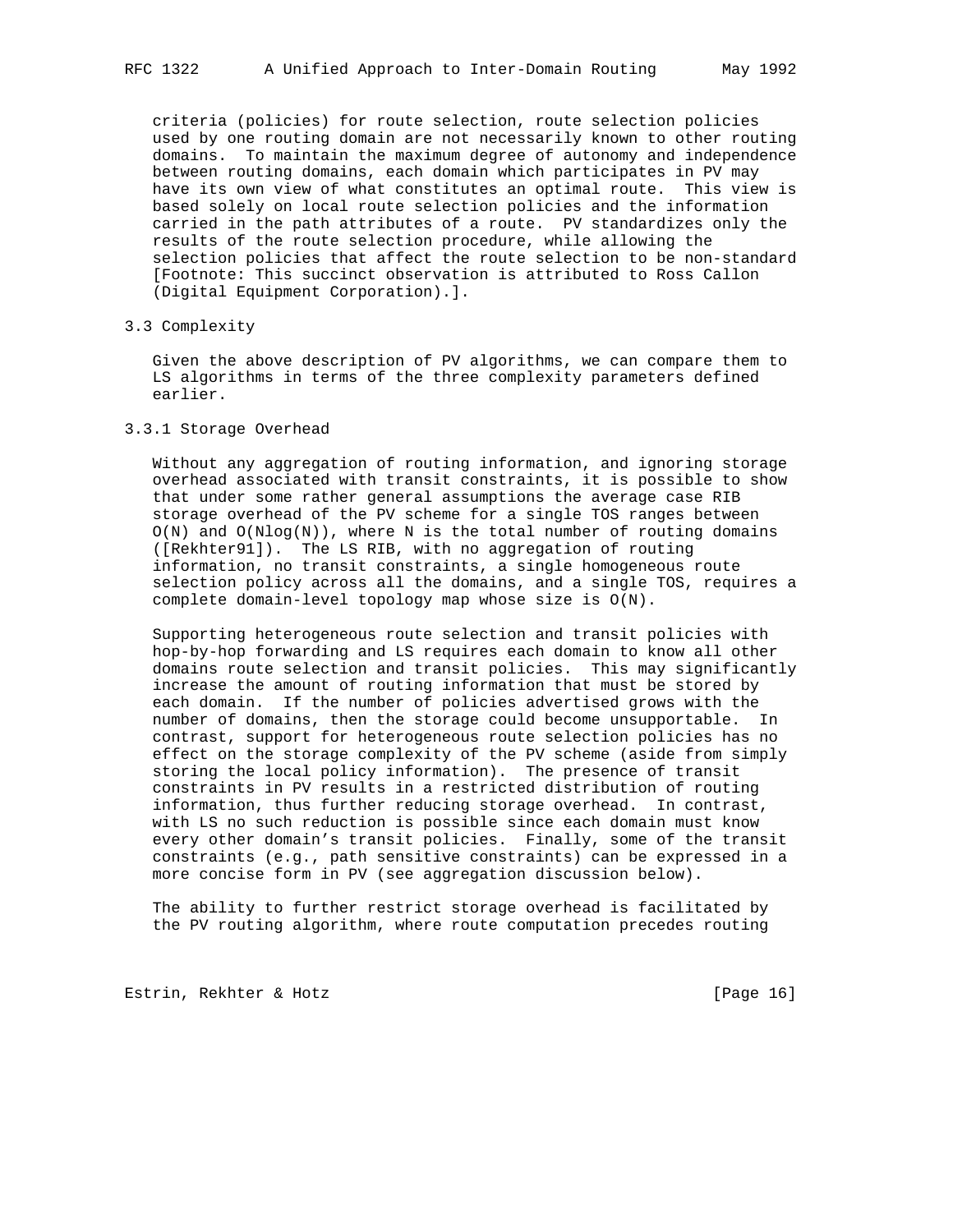information dissemination, and only routing information associated with the routes selected by a domain is distributed to adjacent domains. In contrast, route selection with LS is decoupled from the distribution of routing information, and has no effect on such distribution.

 While theoretically routing information aggregation can be used to reduce storage complexity in both LS and PV, only aggregation of topological information would yield the same gain for both. Aggregating transit constraints with LS may result in either reduced connectivity or less information reduction, as compared with PV. Aggregating heterogeneous route selection policies in LS is highly problematic, at best. In PV, route selection policies are not distributed, thus making aggregation of route selection policies a non-issue [Footnote: Although a domain's selection policies are not explicitly distributed, they have an impact on the routes available to other domains. A route that may be preferred by a particular domain, and not prohibited by transit restrictions, may still be unavailable due to the selection policies of some intermediate domain. The ability to compute and install alternative routes that may be lost using hop-by-hop routing (either LS of PV) is the critical functionality provided by SDR.].

 Support for multiple TOSs has the same impact on storage overhead for both LS and for PV.

 Potentially the LS FIB may be smaller if routes are computed at each node on demand. However, the gain of such a scheme depends heavily on the traffic patterns, memory size, and caching strategy. If there is not a high degree of locality, severely degraded performance can result due to excessive overall computation time and excessive computation delay when forwarding packets to a new destination. If demand driven route computation is not used for LS, then the size of the FIB would be the same for both LS and PV.

Estrin, Rekhter & Hotz [Page 17]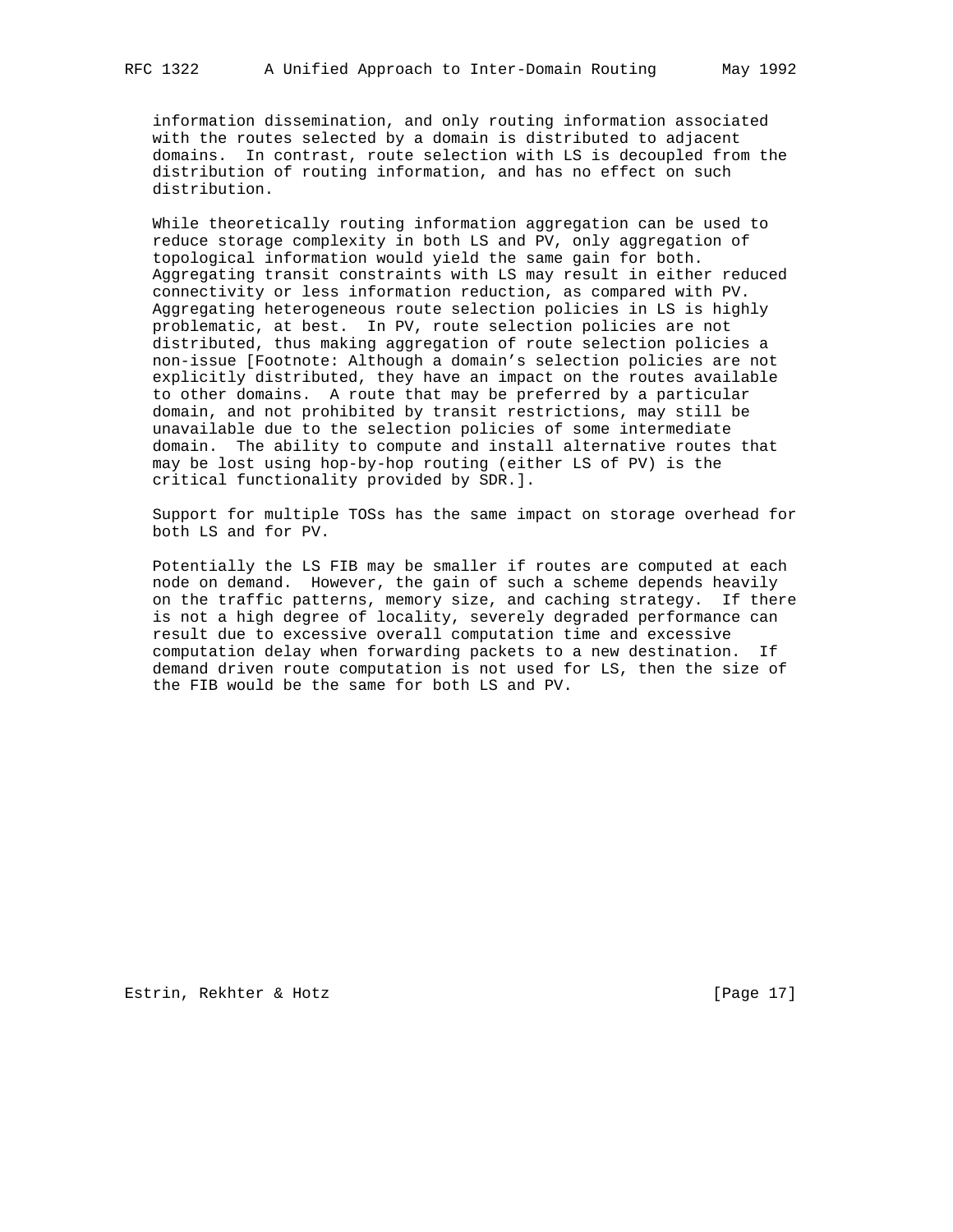## 3.3.2 Route Computation Complexity

 Even if all domains employ exactly the same route selection policy, computational complexity of PV is smaller than that of LS. The PV computation consists of evaluating a newly arrived route and comparing it with the existing one [Footnote: Some additional checks are required when an update is received to insure that a routing loop has not been created.]. Whereas, conventional LS computation requires execution of an SPF algorithm such as Dijkstra's.

 With PV, topology changes only result in the recomputation of routes affected by these changes, which is more efficient than complete recomputation. However, because of the inclusion of full path information with each distance vector, the effect of a topology change may propagate farther than in traditional distance vector algorithms. On the other hand, the number of affected domains will still be smaller with PV than with conventional LS hop-by-hop routing. With PV, only those domains whose routes are affected by the changes have to recompute, while with conventional LS hop-by-hop routing all domains must recompute. While it is also possible to employ partial recomputation with LS (i.e., when topology changes, only the affected routes are recomputed), "studies suggest that with a very small number of link changes (perhaps 2) the expected computational complexity of the incremental update exceeds the complete recalculation" ([ANSI87-150R]). However these checks are much simpler than executing a full SPF algorithm.

 Support for heterogeneous route selection policies has serious implications for the computational complexity. The major problem with supporting heterogeneous route selection policies with LS is the computational complexity of the route selection itself. Specifically, we are not aware of any algorithm with less than exponential time complexity that would be capable of computing routes to all destinations, with LS hop-by-hop routing and heterogeneous route selection policies. In contrast, PV allows each domain to make its route selection autonomously, based only on local policies. Therefore support for dissimilar route selection policies has no negative implications for the complexity of route computation in PV. Similarly, providing support for path-sensitive transit policies in LS implies exponential computation, while in PV such support has no impact on the complexity of route computation.

 In summary, because NR will rely primarily on precomputation of routes, aggregation is essential to the long-term scalability of the architecture. To the extent aggregation is facilitated with PV, so is reduced computational complexity. While similar arguments may be made for LS, the aggregation capabilities that can be achieved with LS are more problematic because of LS' reliance on consistent

Estrin, Rekhter & Hotz [Page 18]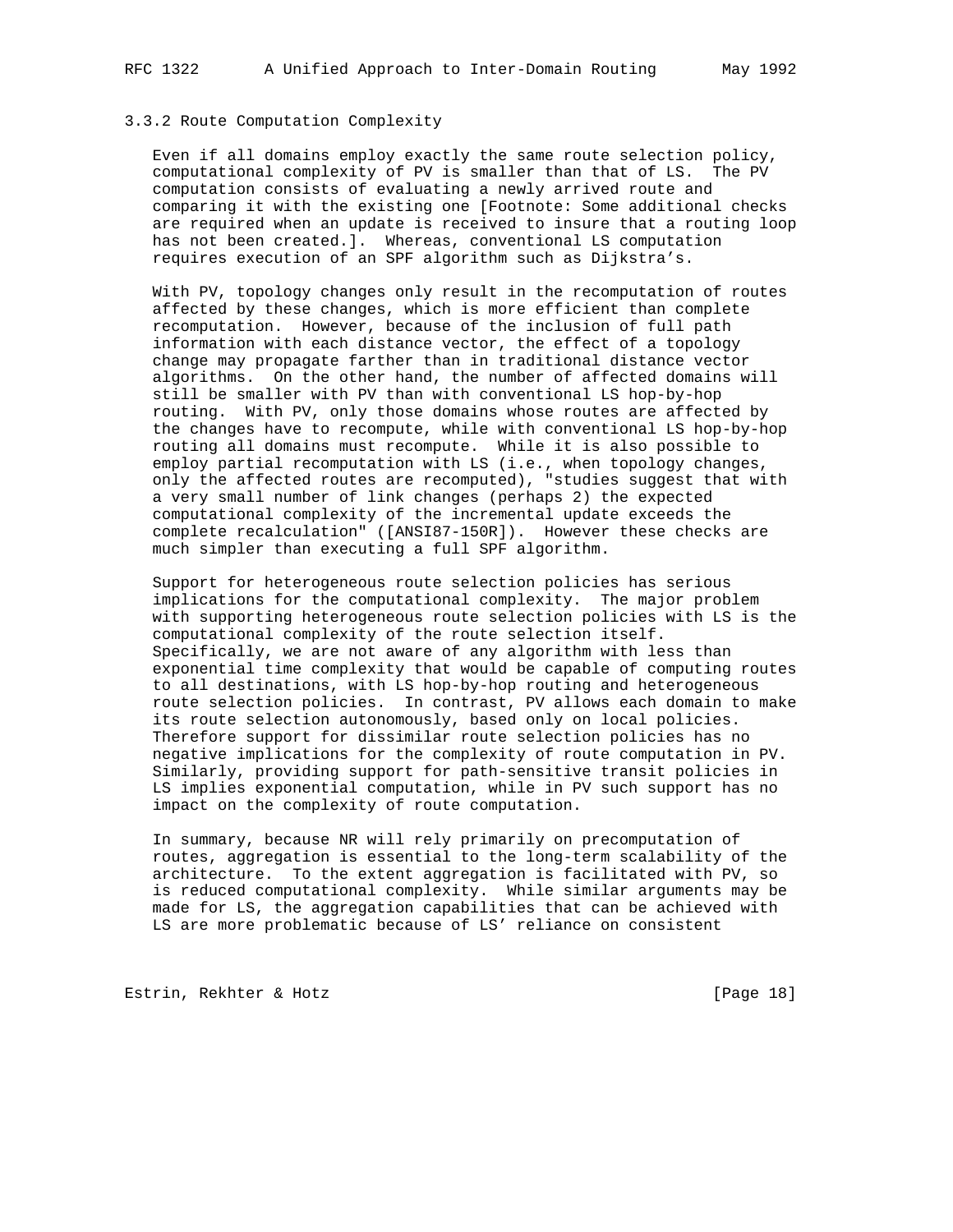topology maps at each node. It is also not clear what additional computational complexity will be associated with aggregation of transit constraints and heterogeneous route selection policies in LS.

#### 3.3.3 Bandwidth Overhead

 PV routing updates include fully-expanded information. A complete route for each supported TOS is advertised. In LS, TOS only contributes a factor increase per link advertised, which is much less than the number of complete routes. Although TOSs may be encoded more efficiently with LS than with PV, link state information is flooded to all domains, while with PV, routing updates are distributed only to the domains that actually use them. Therefore, it is difficult to make a general statement about which scheme imposes more bandwidth overhead, all other factors being equal.

 Moreover, this is perhaps really not an important difference, since we are more concerned with the number of messages than with the number of bits (because of compression and greater link bandwidth, as well as the increased physical stability of links).

#### 3.4 Aggregation

 Forming confederations of domains, for the purpose of consistent, hop-by-hop, LS route computation, requires that domains within a confederation have consistent policies. In addition, LS confederation requires that any lower level entity be a member of only one higher level entity. In general, no intra-confederation information can be made visible outside of a confederation, or else routing loops may occur as a result of using an inconsistent map of the network at different domains. Therefore, the use of confederations with hop-by-hop LS is limited because each domain (or confederation) can only be a part of one higher level confederation and only export policies consistent with that confederation (see examples in Section 2.2). These restrictions are likely to impact the scaling capabilities of the architecture quite severely.

 In comparison, PV can accommodate different confederation definitions because looping is avoided by the use of full path information. Consistent network maps are not needed at each route server, since route computation precedes routing information dissemination. Consequently, PV confederations can be nested, disjoint, or overlapping. A domain (or confederation) can export different policies or TOS as part of different confederations, thus providing the extreme flexibility that is crucial for the overall scaling and extensibility of the architecture.

In summary, aggregation is essential to achieve acceptable complexity

Estrin, Rekhter & Hotz [Page 19]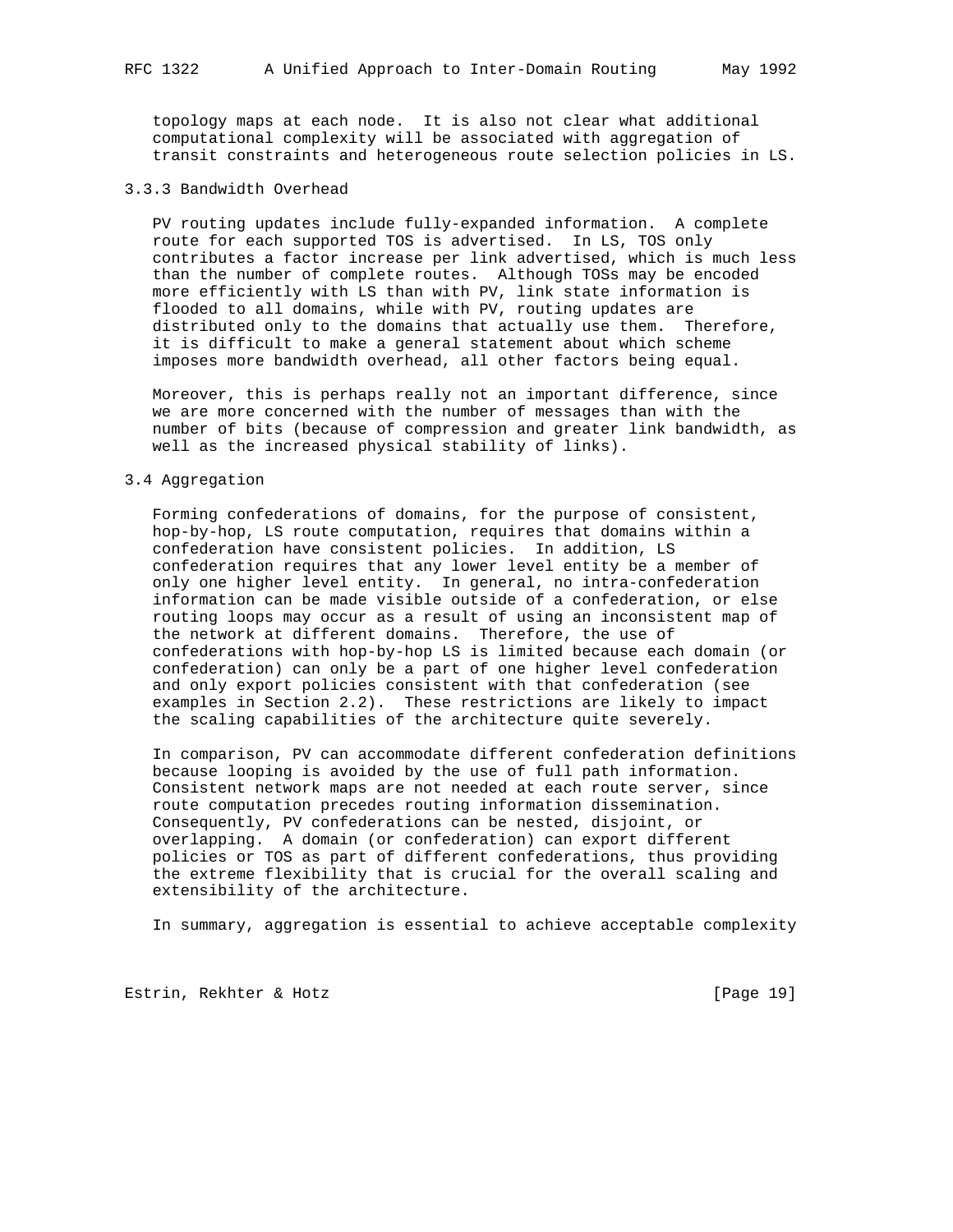bounds, and flexibility is essential to achieve acceptable aggregation across the global, decentralized internet. PV's strongest advantage stems from its flexibility.

## 3.5 Policy

 The need to allow expression of transit policy constraints on any route (i.e., NR routes as well as SDR routes), by itself, can be supported by either LS or PV. However, the associated complexities of supporting transit policy constraints are noticeably higher for LS than for PV. This is due to the need to flood all transit policies with LS, where with PV transit policies are controlled via restricted distribution of routing information. The latter always imposes less overhead than flooding.

 While all of the transit constraints that can be supported with LS can be supported with PV, the reverse is not true. In other words, there are certain transit constraints (e.g., path-sensitive transit constraints) that are easily supported with PV, and are prohibitively expensive (in terms of complexity) to support in LS. For example, it is not clear how NR with LS could support something like ECMA-style policies that are based on hierarchical relations between domains, while support for such policies is straightforward with PV.

 As indicated above, support for heterogeneous route selection policies, in view of its computational and storage complexity, is impractical with LS hop-by-hop routing. In contrast, PV can accommodate heterogeneous route selection with little additional overhead.

# 3.6 Information Hiding

 PV has a clear advantage with respect to selective information hiding. LS with hop-by-hop routing hinges on the ability of all domains to have exactly the same information; this clearly contradicts the notion of selective information hiding. That is, the requirement to perform selective information hiding is unsatisfiable with LS hop-by-hop routing.

### 3.7 Commonality between NR and SDR Components

 In [Breslau-Estrin91] we argued for the use of LS in conjunction with SDR. Therefore there is some preference for using LS with NR. However, there are several reasons why NR and SDR would not use exactly the same routing information, even if they did use the same algorithm. Moreover, there are several opportunities for unifying the management (distribution and storage) of routing and forwarding information, even if dissimilar algorithms are used.

Estrin, Rekhter & Hotz [Page 20]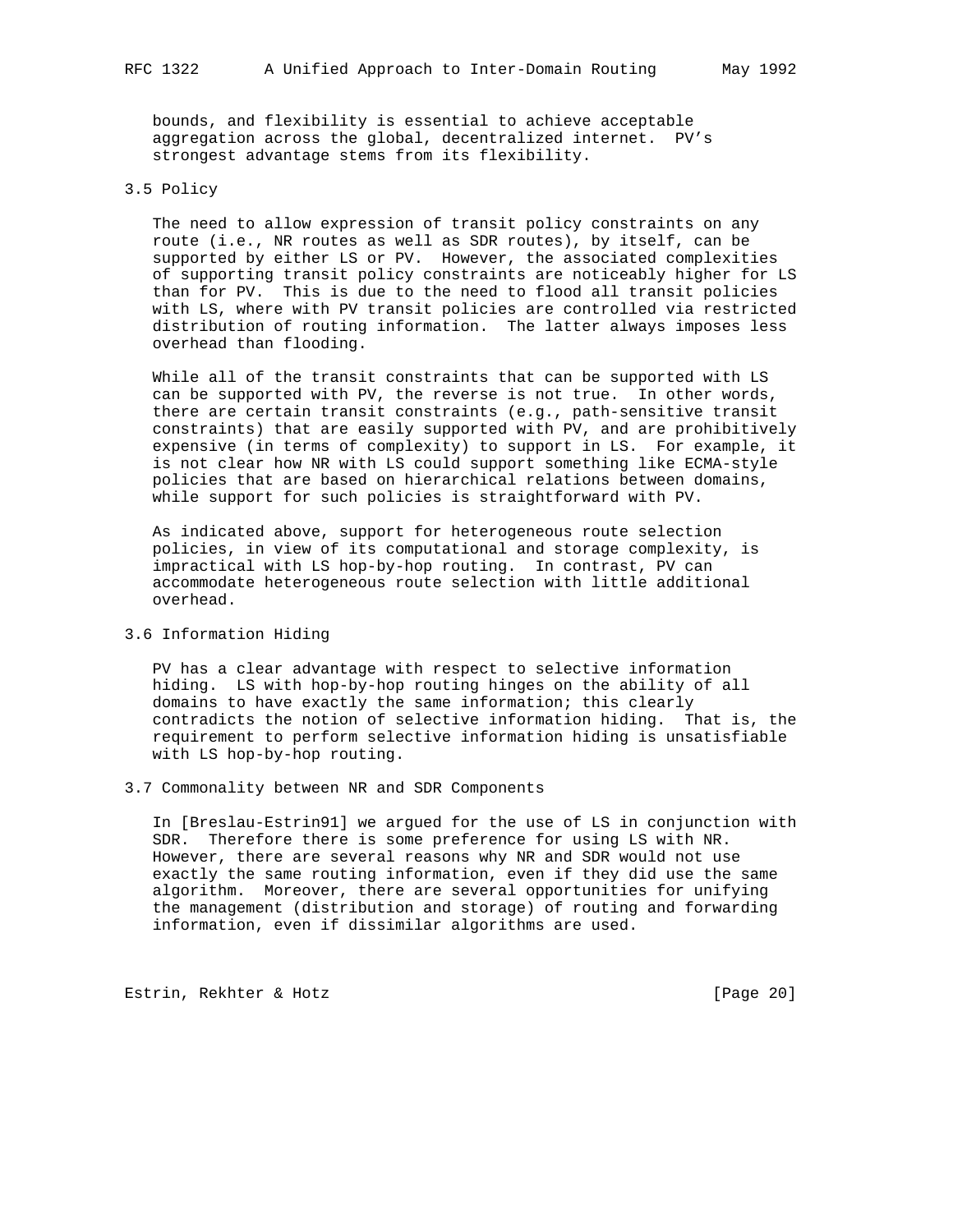In considering the differences between NR and SDR we must address several areas:

 1. Routing information and distribution protocol: LS for SDR is quite different from the LS in NR. For example, SDR LS need not aggregate domains; to the contrary SDR LS requires detailed information to generate special routes.

 In addition, consistency requirements (essential for NR) are unnecessary for the SDR component. Therefore LS information for the SDR component can be retrieved on-demand, while the NR component must use flooding of topology information.

- 2. Route computation algorithm: It is not clear whether route computation algorithm(s) can be shared between the SDR and NR components, given the difficulty of supporting heterogeneous route selection policies in NR.
- 3. Forwarding information: The use of dissimilar route computation algorithms does not preclude common handling of packet forwarding. Even if LS were used for NR, the requirement would be the same, i.e., that the forwarding agent can determine whether to use a NR precomputed route or an SDR installed route to forward a particular data packet.

 In conclusion, using similar algorithms and mechanisms for SDR and NR components would have benefits. However, these benefits do not dominate the other factors as discussed before.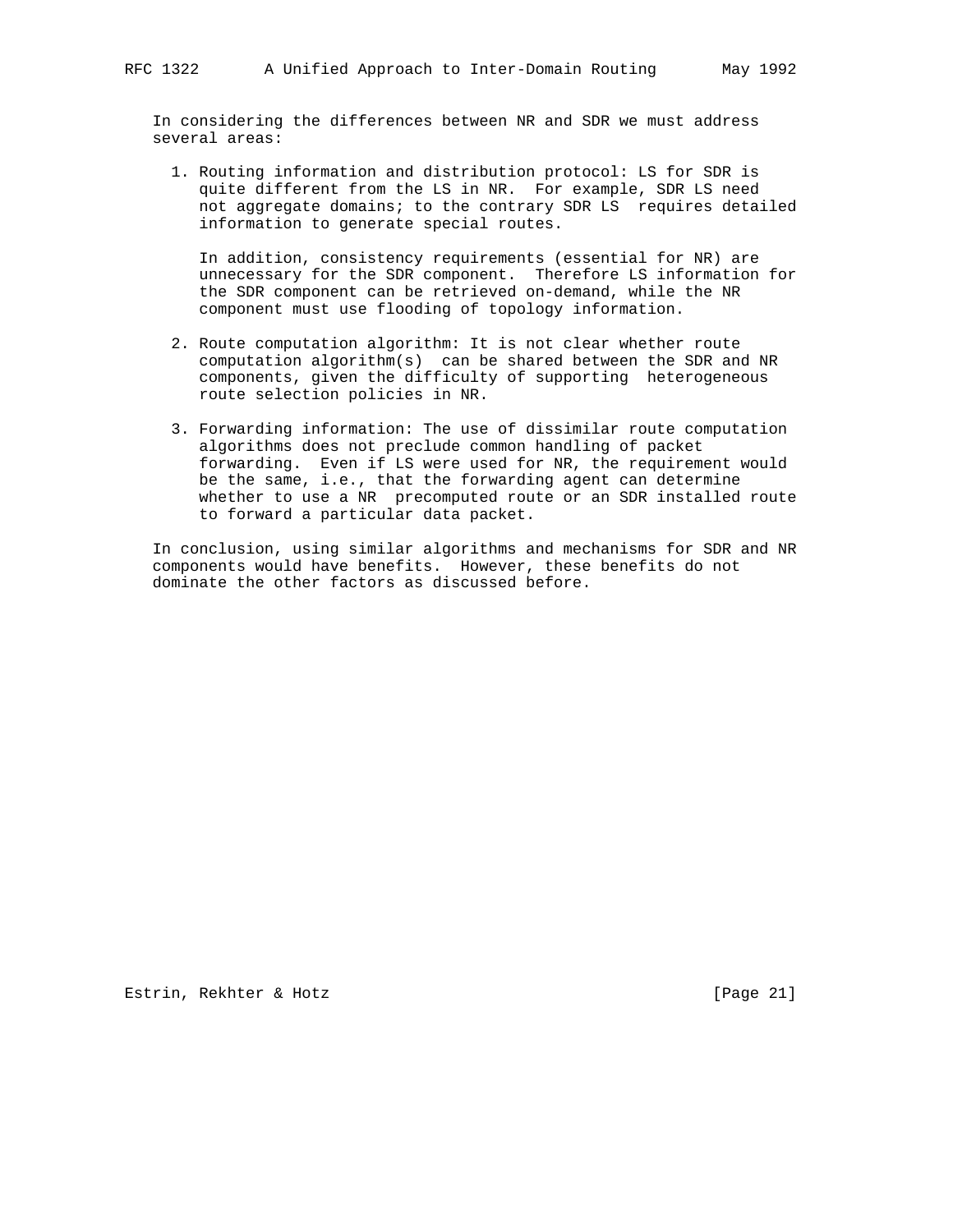#### 3.8 Summary

 Given the performance complexity issues associated with global routing, aggregation of routing information is essential; at the same time we have argued that such aggregation must be flexible. Given the difficulties of supporting LS hop-by-hop routing in the presence of (a) flexible aggregation, (b) heterogeneous route selection policies, and (c) incomplete or inconsistent routing information, we see no alternative but to employ PV for the NR component of our architecture.

 Based on the above tradeoffs, our NR component employs a PV architecture, where route computation and installation is done in a distributed fashion by the routers participating in the NR component [Footnote: Packet forwarding along routes produced by the NR component can be accomplished by either source routing or hop-by-hop routing. The latter is the primary choice because it reduces the amount of state in routers (if route setup is employed), or avoids encoding an explicit source route in network layer packets. However, the architecture does not preclude the use of source routing (or route setup) along the routes computed, but not installed, by the NR component.].

 The distributed algorithm combines some of the features of link state with those of distance vector algorithms; in addition to next hop information, the NR component maintains path attributes for each route (e.g., the list of domains or routing domain confederations that the routing information has traversed so far). The path attributes that are carried along with a route express a variety of routing policies, and make explicit the entire route to the destination. With aggregation, this is a superset of the domains that form the path to the destination.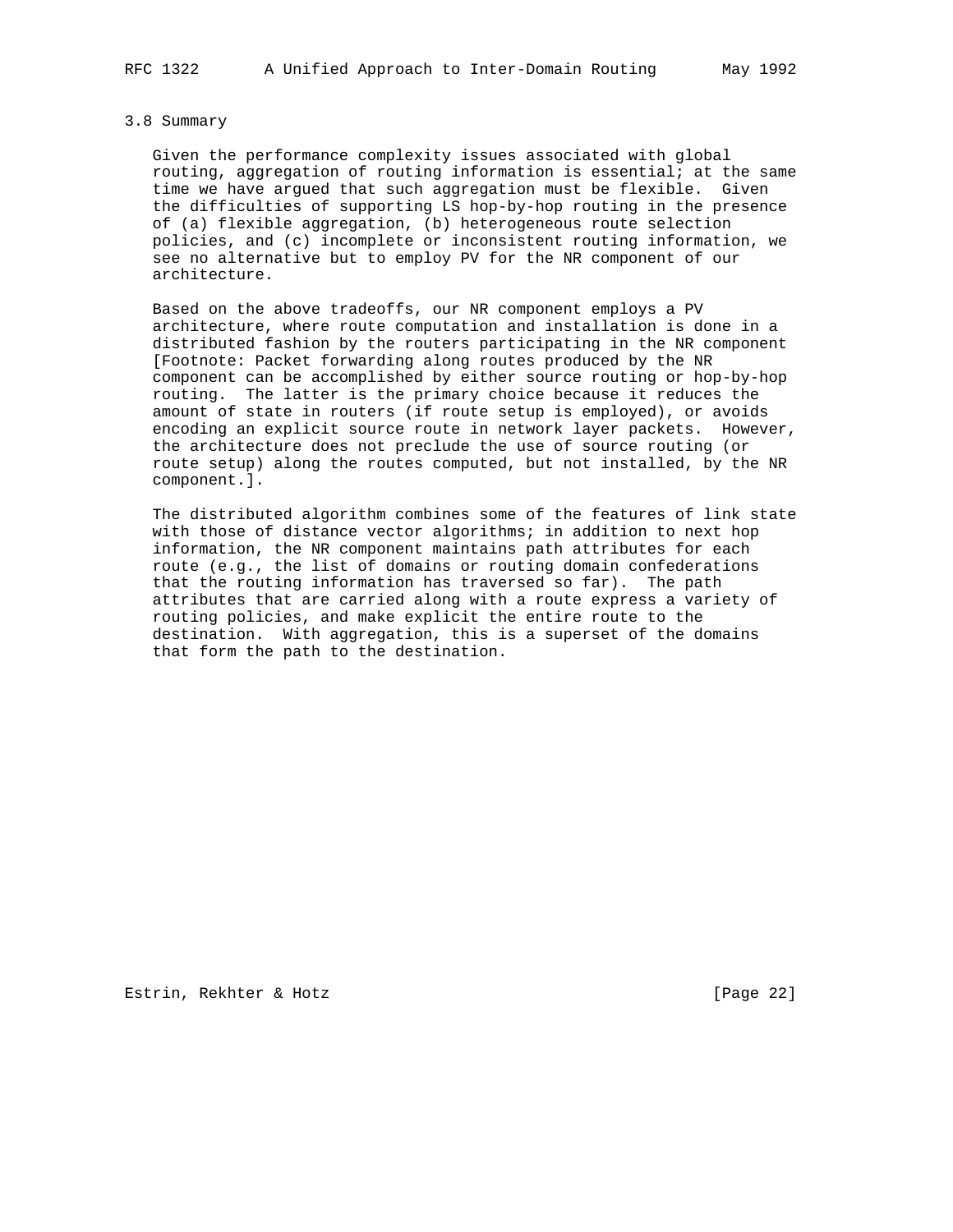### 4.0 Source-demand routing (SDR)

 Inter-domain routers participating in the SDR component forward packets according to routing information computed and installed by the domain that originates the traffic (source routing domain).

 It is important to realize that requiring route installation by the source routing domain is not a matter of choice, but rather a necessity. If a particular route is used by a small number of domains (perhaps only one) then it is more appropriate to have the source compute and install the special route instead of burdening the intermediate nodes with the task of looking for and selecting a route with the specialized requirements. In addition, if the demand for the route is unpredictable, and thus can be determined only by the source, it should be up to the source to install the route.

 In general, information that is used by source routing domains for computing source-demand routes reflects administrative (but not operational) status of the routing facilities (i.e., configured topology and policy) [Footnote: If SDR uses NR information then operational status could be considered in some route selection.]. Consequently, it is possible for a source routing domain to compute a route that is not operational at route installation time. The SDR component attempts to notify the source domain of failures when route installation is attempted. Similarly, the SDR component provides mechanisms for the source routing domain to be notified of failures along previously-installed active routes. In other words, the SDR component performs routing that is adaptive to topological changes; however, the adaptability is achieved as a consequence of the route installation and route management mechanisms. This is different from the NR component, where status changes are propagated and incorporated by nodes as soon as possible. Therefore, to allow faster adaptation to changes in the operational status of routing facilities, the SDR component allows the source domain to switch to a route computed by the NR component, if failure along the source demand route is detected (either during the route installation phase, or after the route is installed), and if policy permits use of the NR route.

 The NR component will group domains into confederations to achieve its scaling goals (see [IDRP91]). In contrast, SDR will allow an AD-level route to be used by an individual domain without allowing use by the entire confederation to which the domain belongs. Similarly, a single transit domain may support a policy or special TOS that is not supported by other domains in its confederation(s). In other words, the architecture uses SDR to support non hierarchical, non-aggregated policies where and when needed. Consequently, SDR by itself does not have the scaling properties of

Estrin, Rekhter & Hotz [Page 23]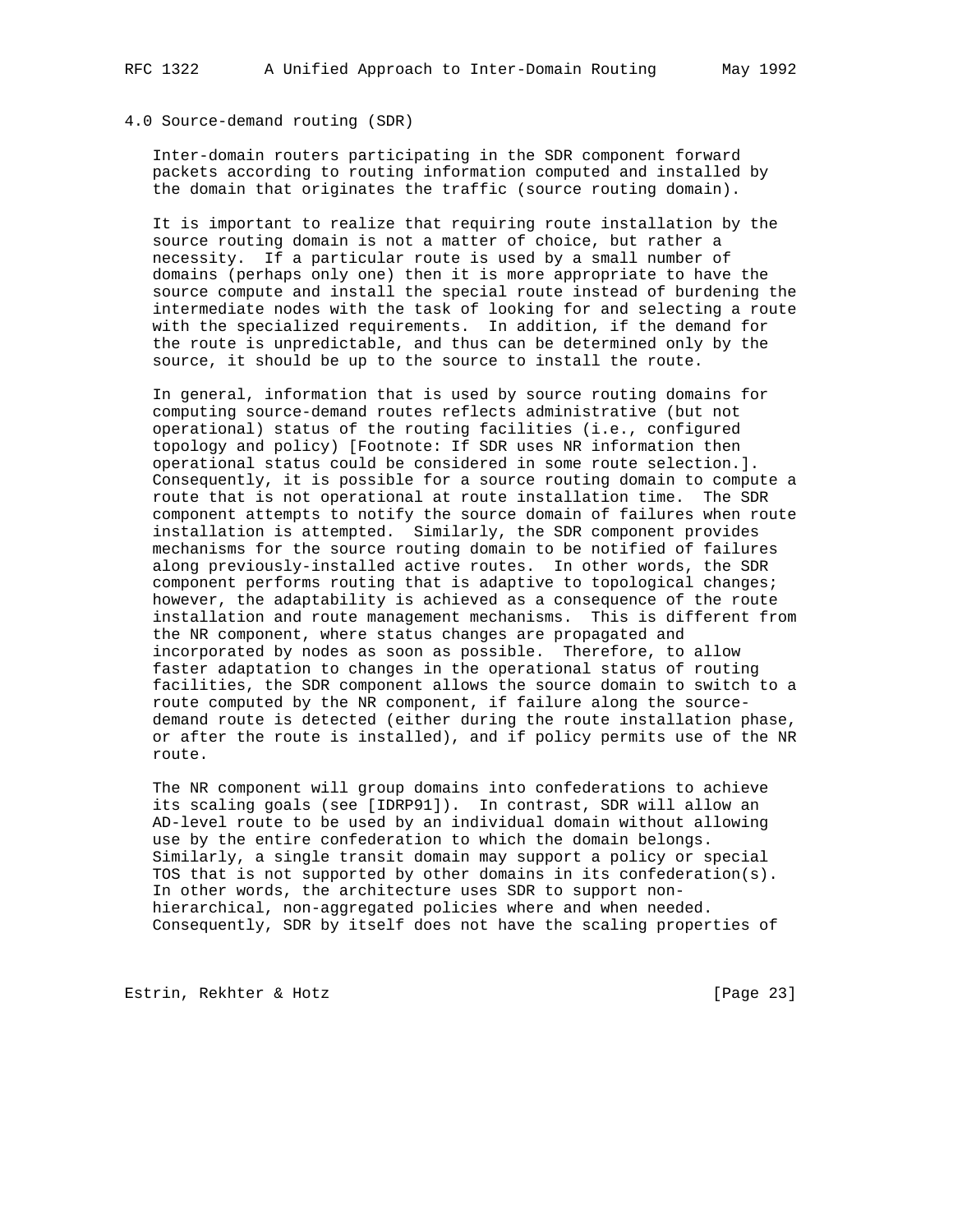NR. In compensation, SDR does not require a complete, global domain map if portions of the world are never traversed or communicated with. As a result of the looser routing structure, SDR does not guarantee that a participating source routing domain will always have sufficient information to compute a route to a destination. In addition, if the domain does have sufficient information, it is possible that the quantity may be large enough to preclude storage and/or route computation in a timely fashion. However, despite the lack of guarantees, it is a goal of the architecture to provide efficient methods whereby sources can obtain the information needed to compute desired routes [Footnote: The primary goal of policy or TOS routing is to compute a route that satisfies a set of specialized requirements, and these requirements take precedence over optimality. In other words, even if a routing domain that participates in SDR or NR has sufficient information to compute a route, given a particular set of requirements, the architecture does not guarantee that the computed route is optimal.].

 Essential to SDR is the assumption that the routes installed on demand will be used sparingly. The architecture assumes that at any given moment the set of all source-demand routes installed in an internet forms a small fraction of the total number of source-demand routes that can potentially be installed by all the routing domains. It is an assumption of the architecture that the number of routes installed in a BR by the SDR component should be on the order of log N (where N is the total number of routing domains in the Internet), so that the scaling properties of the SDR component are comparable with the scaling properties of the NR component. The NR component achieves this property as a result of hierarchy.

 Note that the above requirement does not imply that only a few domains can participate in SDR, or that routes installed by the SDR component must have short life times. What the requirement does imply, is that the product of the number of routes specified by domains that participate in SDR, times the average SDR-route life time, is bounded. For example, the architecture allows either a small number of SDR routes with relatively long average life times, or a large number of SDR routes with relatively short average life times. But the architecture clearly prohibits a large number of SDR routes with relatively long average life times. The number of SDR routes is a function of the number of domains using SDR routes and the number of routes used per source domain.

 In summary, SDR is well suited for traffic that (1) is not widely used enough (or is not sufficiently predictable or steady) to justify computation and maintenance by the NR component, and (2) whose duration is significantly longer than the time it takes to perform the route installation procedure.

Estrin, Rekhter & Hotz [Page 24]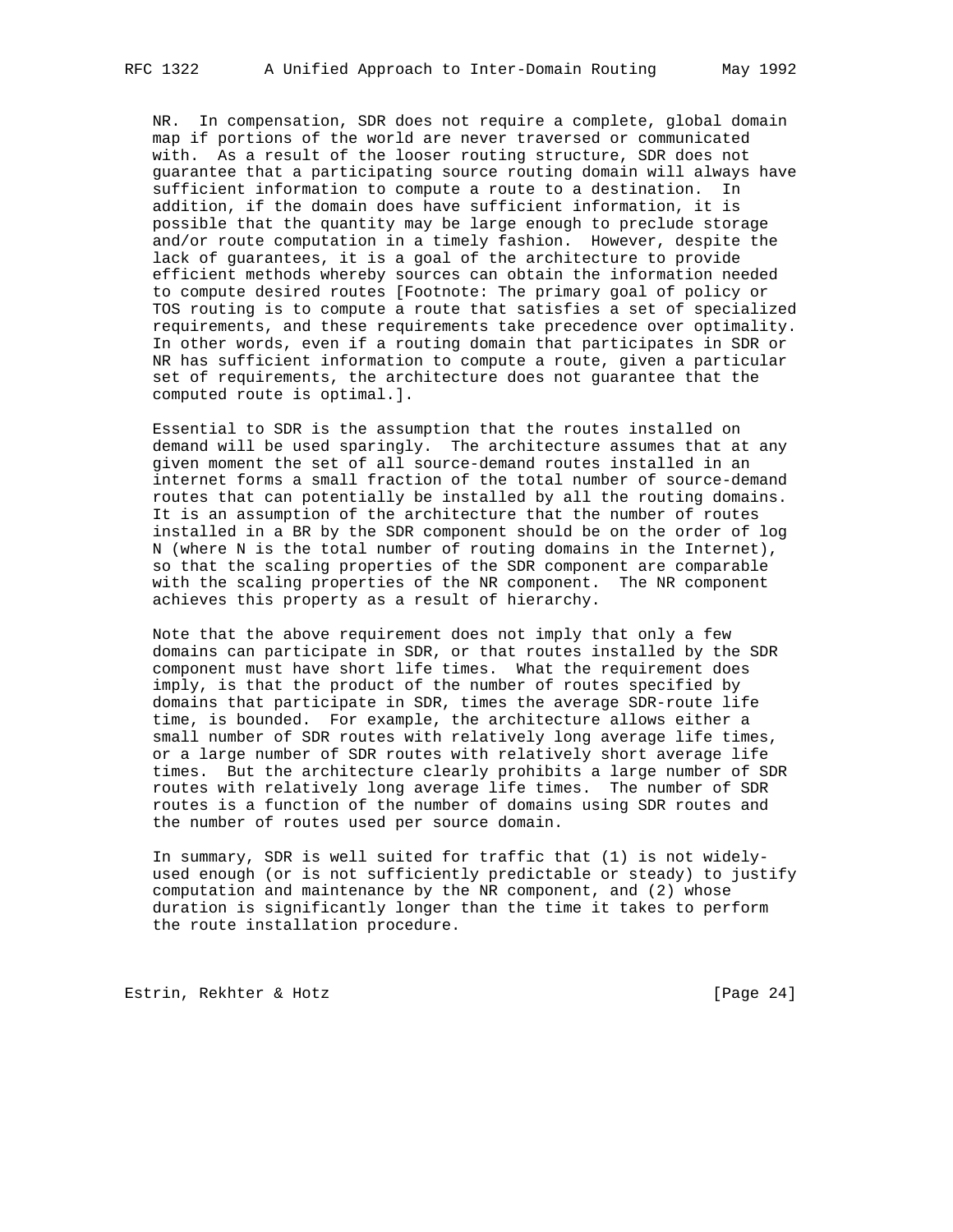The architecture does not require all domains in the Internet to participate in SDR. Therefore, issues of scalability (with respect to the size of the Internet) become less crucial (though still important) to the SDR component. Instead, the primary focus of the SDR component is shifted towards the ability to compute routes that satisfy specialized requirements, where we assume that the total number of domains requiring special routes simultaneously through the same part of the network is small relative to the total population.

## 4.1 Path Vector vs. Link State for SDR

 It is feasible to use either a distance vector or link state method of route computation along with source routing. One could imagine, for instance, a protocol like BGP in which the source uses the full AD path information it receives in routing updates to create a source route. Such a protocol could address some of the deficiencies identified with distance vector, hop-by-hop designs. However, we opt against further discussion of such a protocol because there is less to gain by using source routing without also using a link state scheme. The power of source routing, in the context of inter-AD policy routing, is in giving the source control over the entire route. This goal cannot be realized fully when intermediate nodes control which legal routes are advertised to neighbors, and therefore to a source.

 In other words, intermediate nodes should be able to preclude the use of a route by expressing a transit policy, but if a route is not precluded (i.e., is legal according to all ADs in the route), the route should be made available to the source independent of an intermediate domain's preferences for how its own traffic flows.

 Therefore, the SDR component employs an IDPR-like architecture in which link-state style updates are distributed with explicit policy terms included in each update along with the advertising node's connectivity.

## 4.2 Distribution of Routing Information

 By using a hop-by-hop NR component based on PV to complement the source-routing SDR component, we have alleviated the pressure to aggregate SDR forwarding information; the large percentage of inter domain traffic carried, simultaneously, by any particular border router will be forwarded using aggregated NR forwarding information. However, the use of NR does not address the other major scaling problem associated with SDR: that of distributing, storing, and computing over a complete domain-level topology map. In this section we describe promising opportunities for improving the scaling properties of SDR routing information distribution, storage, and

Estrin, Rekhter & Hotz [Page 25]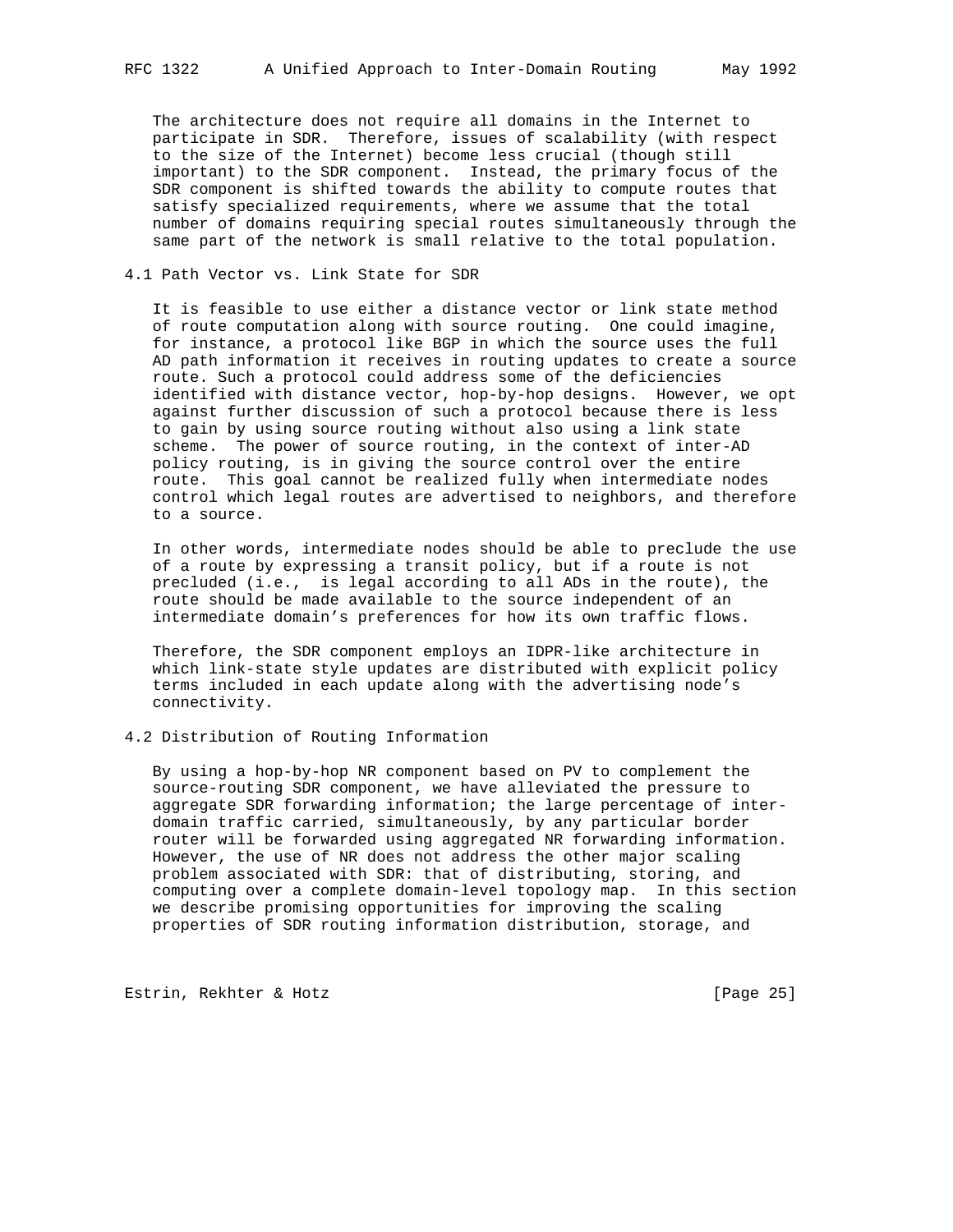#### computation.

 Note that we do not propose to solve this problem in the same way that we solve it for NR. A priori abstraction will not be employed since different domains may require different methods of abstracting the same routing information. For example, if we aggregate routing information of domains that do not share the same policy and TOS characteristics (i.e., services), then outside of the aggregate, only those services that are offered by all domains in the aggregate will be advertised. In order to locate special routes, SDR only uses aggregates when the component domains (and in turn the aggregate) advertise the required TOS and policy descriptions. When the required TOS or policy characteristics are not offered by an aggregate, full information about the component domains is used to construct a route through those domains that do support the particular characteristics. Consequently, we need some other, more flexible, means of reducing the amount of information distributed and held. We address two issues in turn: distribution of configured topology and policy information, and distribution of dynamic status information.

#### 4.2.1 Configured Information

 Information about the existence of inter-domain links, and policies maintained by domains, changes slowly over time. This is referred to as configured information. In the current IDPR specification complete, global, configuration information is kept by a route server in each domain. Route servers (RS) are the entities that compute source routes. On startup a RS can download the connectivity database from a neighbor RS; as domains, inter-domain links, or policies change, the changes are flooded to a RS in each domain.

 We have not yet specified the exact mechanisms for distributing configured connectivity information for SDR. However, unlike the current IDPR specification, the SDR component will not flood all configured information globally. Several alternate methods for organizing and distributing information are under investigation.

 Configured information may be regularly distributed via an out-of band channel, e.g., CD/ROM. In a similar vein, this information could be posted in several well-known locations for retrieval, e.g., via FTP. Between these "major" updates, aggregated collections of changes may be flooded globally. Moreover, limited flooding (e.g., by hop-count) could be used as appropriate to the "importance" of the change; while a policy change in a major backbone may still be flooded globally, a new inter-regional link may be flooded only within those regions, and information about an additional link to a non-transit domain may not be available until the next regularly-

Estrin, Rekhter & Hotz [Page 26]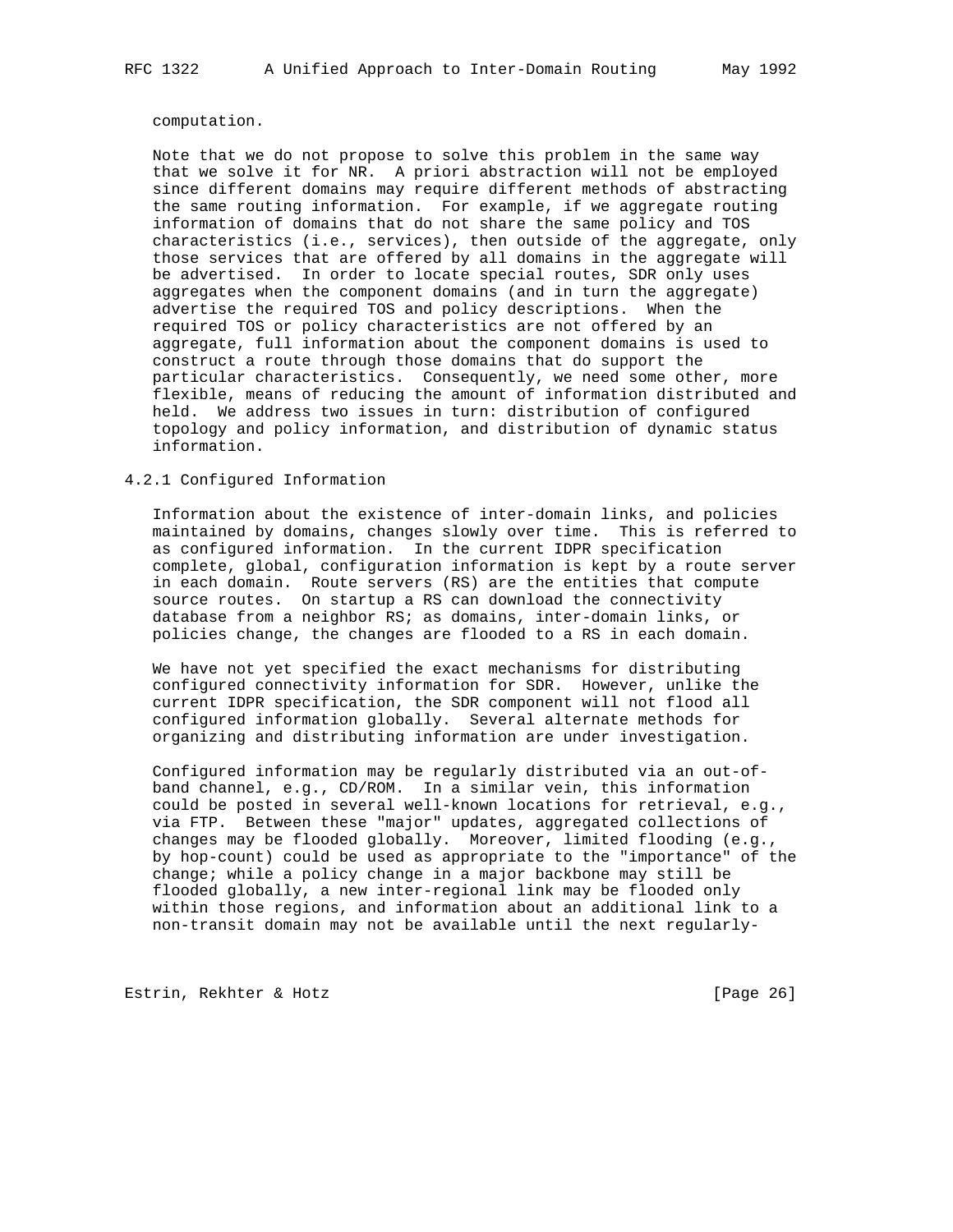scheduled "major" distribution.

 Changes that are not distributed as they occur will not necessarily be discovered. However, a route server may learn pertinent information by direct query of remote servers, or through error messages resulting from traffic sent along failed routes. Complete global flooding may be avoided by using some combination of these mechanisms.

 Even if an initial implementation uses a simple global flood, we must study the problem of structuring connectivity information such that it can be retrieved or distributed in a more selective manner, while still allowing sources to discover desired routes. For example, we imagine RSs requesting filtered information from each other. How the RSs should define filters that will get enough information to find special routes, while also effectively limiting the information, is an open question. Again, the question is how to effectively anticipate and describe what information is needed in advance of computing the route.

 The essential dilemma is that networks are not organized in a nicely geographical or topologically consistent manner (e.g., it is not effective to ask for all networks going east-west that are within a certain north-south region of the target), hence a source domain does not know what information it needs (or should ask for) until it searches for, and discovers, the actual path. Even with a central database, techniques are needed to structure configuration information so that the potential paths that are most likely to be useful are explored first, thereby reducing the time required for route computation.

 One promising approach organizes information using route fragments (partial paths) [Footnote: Route fragments were first suggested by Dave Clark and Noel Chiappa.]. Although the number of route fragments grows faster than the number of domains (at least  $O(N^2)$ ), we can selectively choose those that will be useful to compute routes. In particular, for each stub domain, fragments would be constructed to several well-known backbones [Footnote: Route fragments may be computed by a destination's route server and either made available via information service queries or global flooding. In addition, NR computed routes may be used as SDR route fragments.]. Among its benefits, this approach aggregates domain information in a manner useful for computing source-routes, and provides an index, namely the destination, which facilitates on-demand reference and retrieval of information pertinent to a particular route computation. At this point, it is not clear how route fragments will affect SDR's ability to discover non-hierarchical routes.

Estrin, Rekhter & Hotz [Page 27]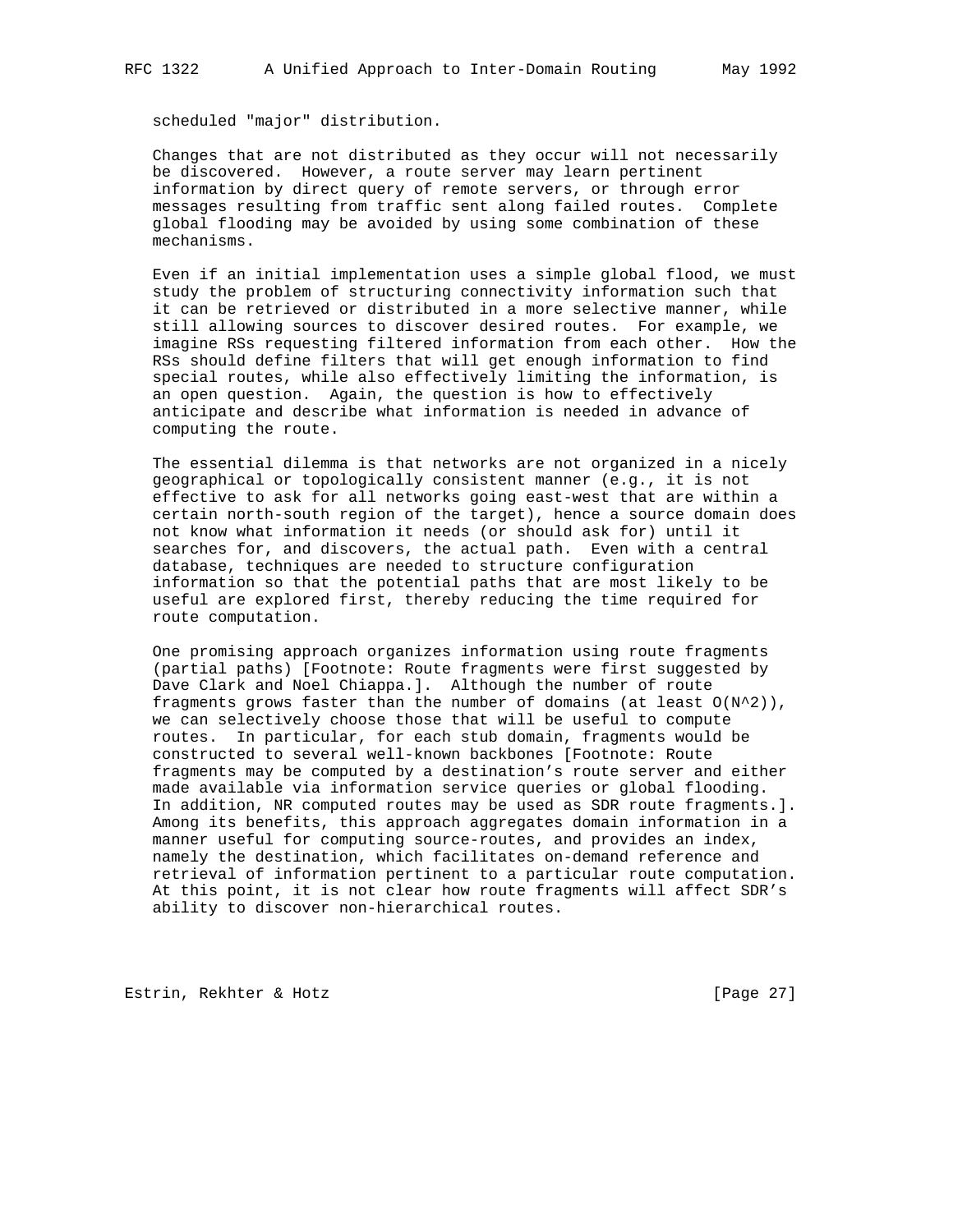### 4.2.2 Dynamic Status Information

 Assuming a technique for global or partial distribution of configured information, a second issue is whether, and how, to distribute dynamic status information (i.e., whether an inter-domain connection is up or down).

 In the current version of IDPR, dynamic status information is flooded globally in addition to configuration information. We propose to distribute status information based strictly on locality. First, dynamic information will be advertised within a small hop-count radius. This simple and low-overhead mechanism exploits topological locality. In addition to flooding status updates to nearby nodes, we also want to provide more accurate route information for long distance communications that entails more than a few network hops. Reverse path update (RPU) is a mechanism for sending dynamic status information to nodes that are outside the k-hop radius used for updates, but that nevertheless would obtain better service (fewer failed setups) by having access to the dynamic information [Estrin etal91].

 RPU uses the existing active routes (represented by installed setup state or by a cache of the most recent source routes sent via the node in question) as a hint for distribution of event notifications. Instead of reporting only the status of the route being used, RPU reports the status of the domain's other inter-domain connections. If source routing exhibits route locality, the source is more likely to use other routes going through the node in question; in any case the overhead of the information about other links will be minimal.

 In this way, sources will receive status information from regions of the network through which they maintain active routes, even if those regions are more than k hops away. Using such a scheme, k could be small to maximize efficiency, and RPU could be used to reduce the incidence of failed routes resulting from inaccurate status information. This will be useful if long-path communication exhibits route locality with respect to regions that are closer to the destination (and therefore outside the k hop radius of flooded information). In such situations, flooding information to the source of the long route would be inefficient because k would have to be equal to the length of the route, and in almost all cases, the percentage of nodes that would use the information decreases significantly with larger k.

4.3 Source-Demand Route Management

 SDR may be built either on top of the network layer supported by the NR component, or in parallel with it. SDR forwarding will be

Estrin, Rekhter & Hotz [Page 28]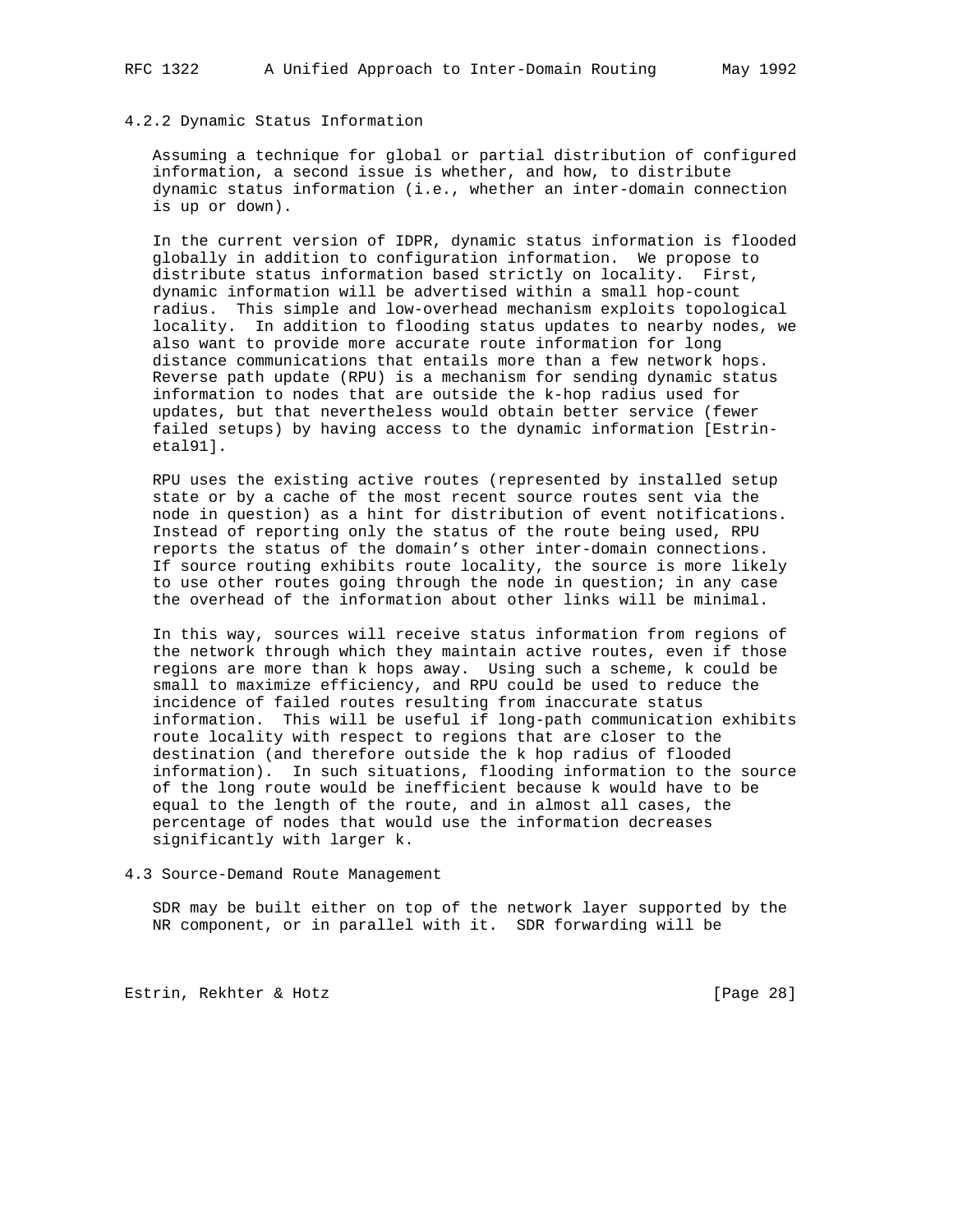supported via two techniques: loose source-routing and route setup.

 The first technique, loose source-routing, would allow the originator of a packet to specify a sequence of domains that the packet should traverse on its path to a destination. Forwarding such a packet within a domain, or even between domains within a confederation, would be left to intra-domain routing. This avoids per-connection state and supports transaction traffic.

 The second technique, route setup, will be based on mechanisms developed for IDPR and described in [IDPR90]. It is well suited to conversations that persist significantly longer than a round-trip time. The setup protocol defines packet formats and the processing of route installation request packets (i.e, setup packets). When a source generates a setup packet, the first border router along the specified source route checks the setup request, and if accepted, installs routing information; this information includes a path ID, the previous and next hops, and whatever other accounting-related information the particular domain requires. The setup packet is passed on to the next BR in the domain-level source route, and the same procedure is carried out [Footnote: The setup packet may be forwarded optimistically, i.e., before checks are completed, to reduce latency.]. When the setup packet reaches the destination, an accept message is propagated back hop by hop, and each BR en route activates its routing information. Subsequent data packets traveling along the same path to the destination include a path ID in the packet. That path ID is used to locate the appropriate next-hop information for each packet.

 Border routers that support both the NR and the SDR components, must be able to determine what forwarding mechanism to use. That is, when presented with a network layer PDU, such a BR should be able to make an unambiguous decision about whether forwarding of that PDU should be handled by the NR or the SDR component. Discrimination mechanisms are dependent on whether the new network layer introduced by the SDR component is built on top of, or in parallel with, the network layers supported by the NR component. Once the discrimination is made, packets that have to be forwarded via routes installed by the SDR component are forwarded to the exit port associated with the particular Path ID in the packet header. Packets that have to be forwarded via routes installed by the NR component are forwarded to the exit port associated with the particular destination and Type of Service parameters (if present) in their packet headers.

 Next, we describe the primary differences between the IDPR setup procedure previously specified, and the procedure we propose to develop for this hybrid architecture.

Estrin, Rekhter & Hotz [Page 29]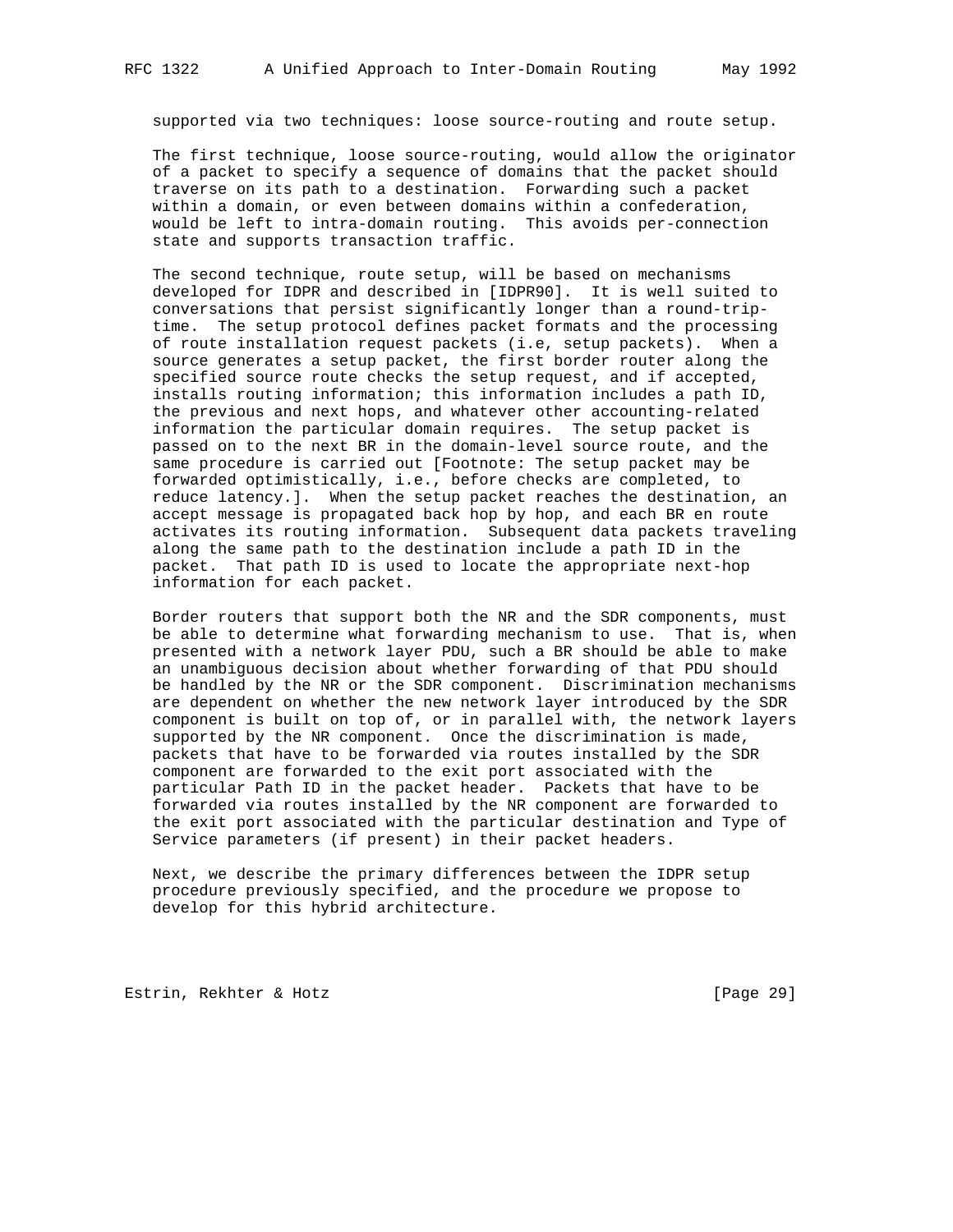During route installation, if a BR on the path finds that the remainder of the indicated route from the BR to the destination is identical to the NR route from the BR to the destination, then the BR can turn off the SDR route at that point and map it onto the NR route. For this to occur, the specifications of the SDR route must completely match those of the NR route. In addition, the entire forward route must be equivalent (i.e., the remaining hops to the destination).

 Moreover, if the NR route changes during the course of an active SDR route, and the new NR route does not match the SDR route, then the SDR route must be installed for the remainder of the way to the destination. Consequently, when an SDR route is mapped onto an NR route, the original setup packet must be saved. A packet traveling from a source to destination may therefore traverse both an SDR and an NR route segment; however, a packet will not traverse another SDR segment after traveling over an NR segment. However, during transient periods packets could traverse the wrong route and therefore this must be an optional and controllable feature.

 A source can also request notification if a previously-down link or node returns to operation some time after a requested route setup fails. If a BR on the route discovers that the requested next-hop BR is not available, the BR can add the source to a notification list and when the next-hop BR becomes reachable, a notification can be sent back to the source. This provides a means of flushing out bad news when it is no longer true. For example, a domain might decide to route through a secondary route when its preferred route fails; the notification mechanism would inform the source in a timely manner when its preferred route is available again.

 A third option addresses adaptation after route installation. During packet forwarding along an active SDR route, if a BR finds that the SDR route has failed, it may redirect the traffic along an existing NR route to the destination. This adaptation is allowed only if use of the NR route does not violate policy; for example, it may provide a less desirable type of service. This is done only if the source selects the option at route setup time. It is also up to the source whether it is to be notified of such actions.

 When a SDR route does fail, the detecting BR sends notification to the source(s) of the active routes that are affected. Optionally, the detecting BR may include additional information about the state of other BRs in the same domain. In particular, the BR can include its domain's most recent "update" indicating that domain's inter domain links and policy. This can be helpful to the extent there is communication locality; i.e., if alternative routes might be used that traverse the domain in question, but avoid the failed BR.

Estrin, Rekhter & Hotz [Page 30]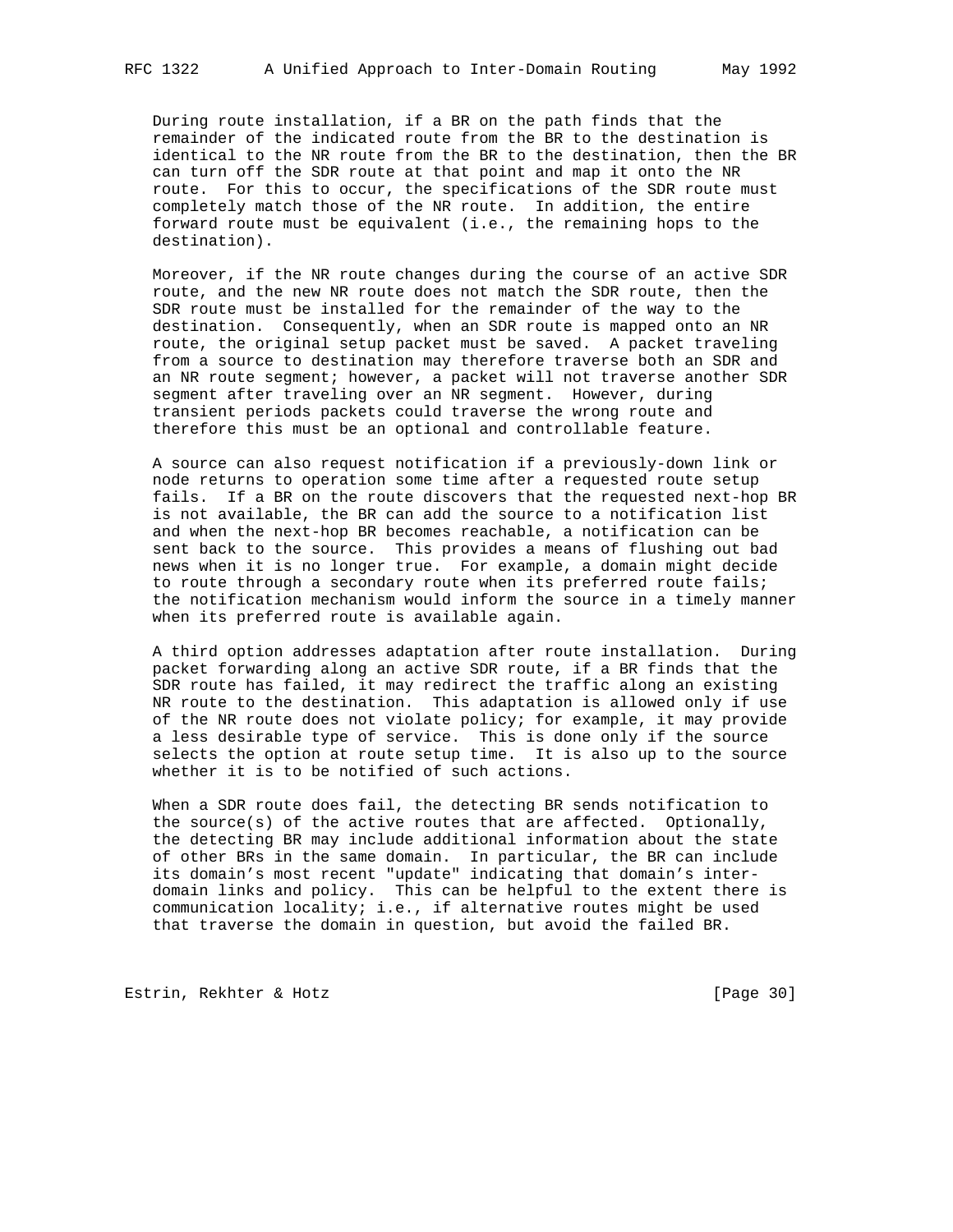In summary, when a route is first installed, the source has several options (which are represented by flags in the route setup packet):

- 1. If an NR route is available that satisfies all local policy and TOS, then use it. Otherwise...
- 2. Indicate whether the source wants to allow the setup to default to a NR route if the SDR route setup fails.
- 3. Request notification of mapping to a NR route.
- 4. Request additional configured information on failure.
- 5. Request addition to a notification list for resource re-availability.
- 6. Allow data packets to be rerouted to a NR route when failure happens after setup (so long as no policy is violated).
- 7. Request notification of a reroute of data packets.
- 8. Request additional configured information on failure notice when the route is active.
- 9. Request addition to a notification list if an active route fails.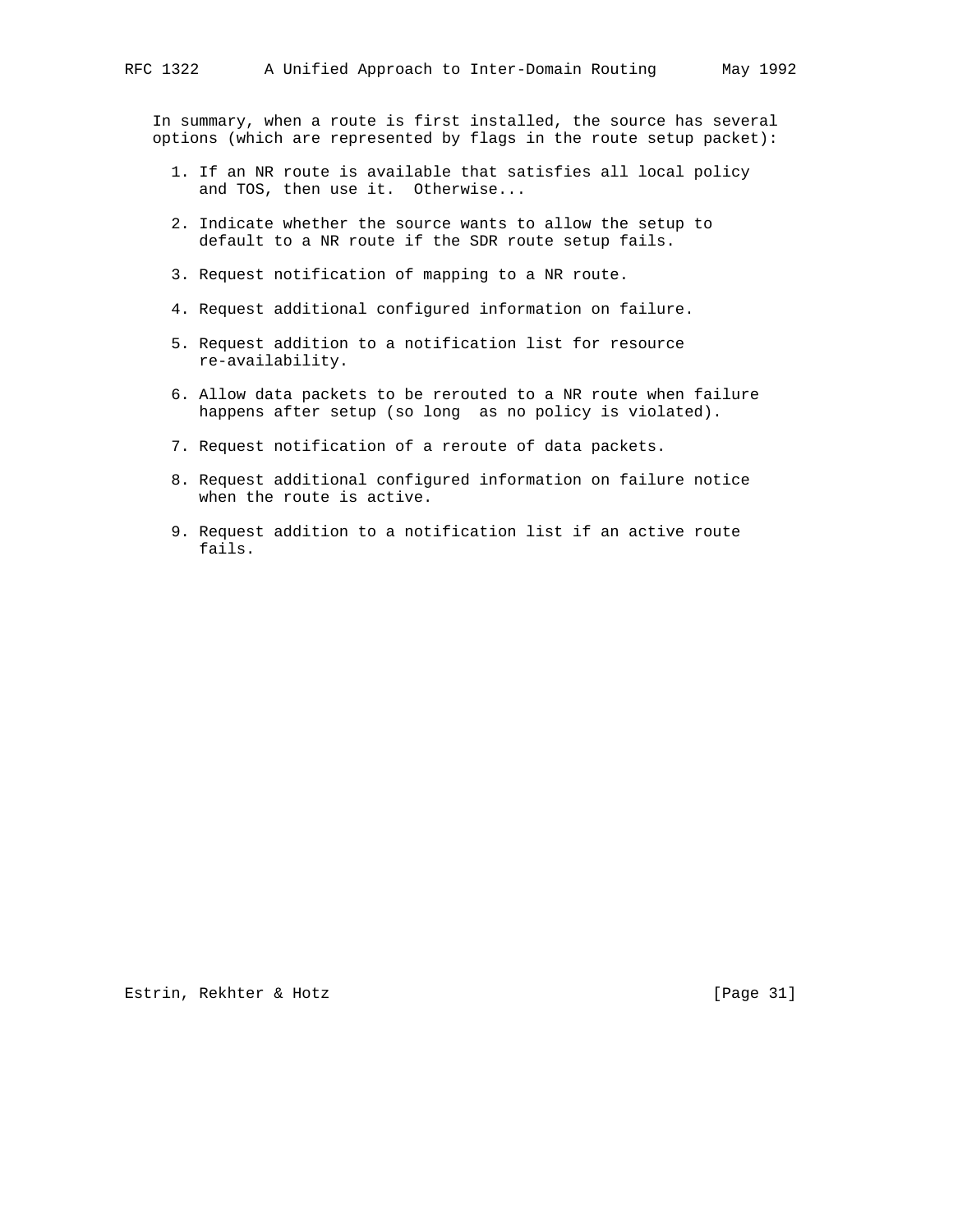# 5.0 The Unified Architecture

 In addition to further evaluation and implementation of the proposed architecture, future research must investigate opportunities for increased unification of the two components of our architecture. We are investigating several opportunities for additional commonality:

1. Routing Information Base:

 Perhaps a single RIB could be shared by both NR and SDR. NR routes can be represented as a directed graph labeled with flags (on the nodes or links) corresponding to the generic transit constraints. SDR requires that this graph be augmented by links with non-generic policies that have been discovered and maintained for computing special routes; in addition, special policy flags may be added to links already maintained by the NR component.

2. Information Distribution:

 The NR path vectors could include address(es) of repositories for SDR-update information for each AD (or confederation) to assist the SDR component in retrieving selective information on demand. For domains with minimal policies, where the space required for policy information is smaller than the space required for a repository address (e.g., if the policies for the domain listed are all wildcard), the NR path vectors could include a flag to that effect.

3. Packet Forwarding:

 We should consider replacing the current IDPR-style network layer (which contains a global path identifier used in forwarding data packets to the next policy gateway on an IDPR route) with a standard header (e.g., IP or CLNP), augmented with some option fields. This would unify the packet header parsing and forwarding functions for SDR and NR, and possibly eliminate some encapsulation overhead.

4. Reachability Information:

 Currently IDRP distributes network reachability information within updates, whereas IDPR only distributes domain reachability information. IDPR uses a domain name service function to map network numbers to domain numbers; the latter is needed to make the routing decision. We should consider obtaining the network reachability and domain information in a unified manner.

Estrin, Rekhter & Hotz [Page 32]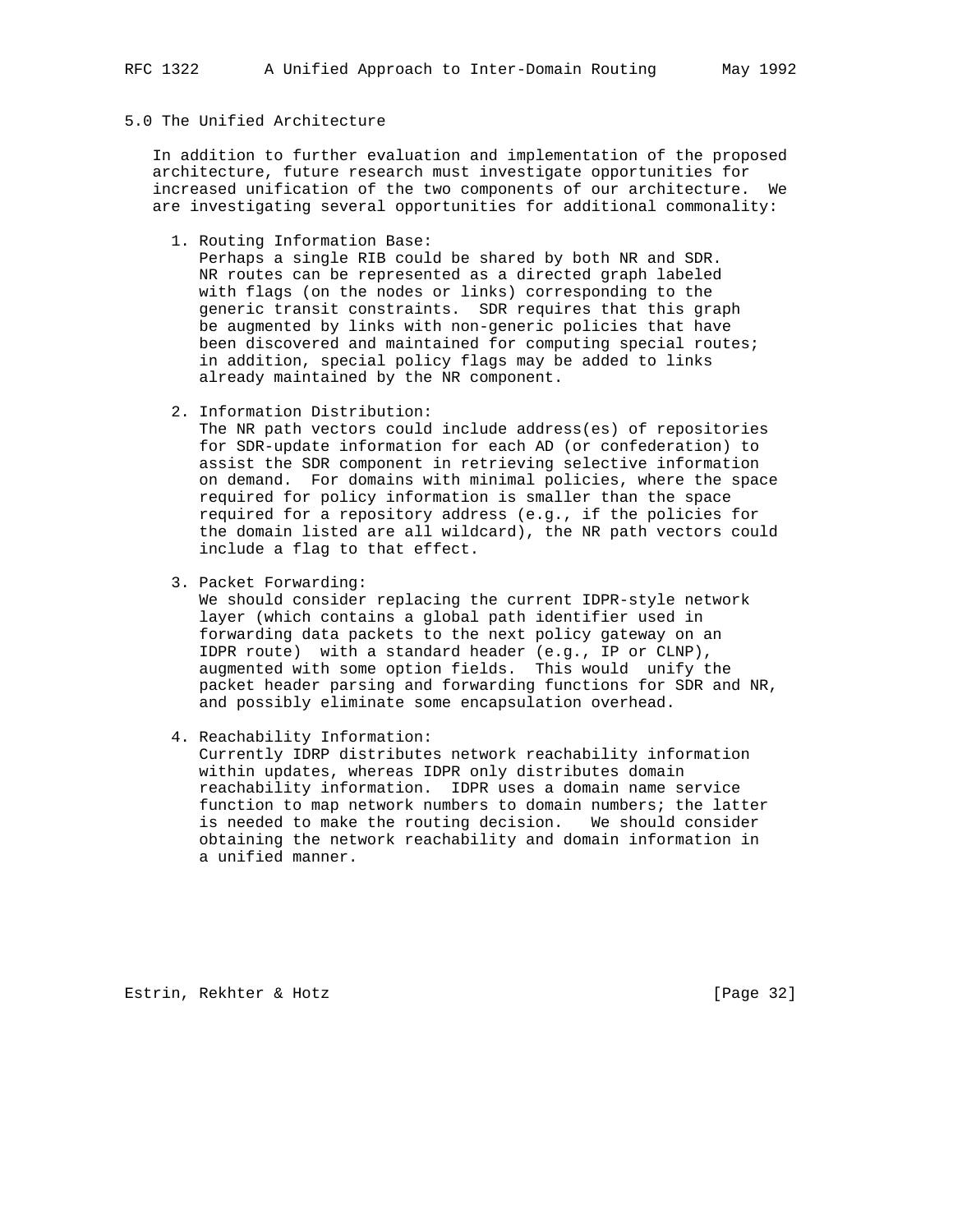# 5.1 Applicability to Various Network Layer Protocols

 The proposed architecture is designed to accommodate such existing network layer protocols as IP ([Postel81]), CLNP ([ISO-473-88]), and ST-II ([ST2-90]). In addition, we intend for this architecture to support future network layer mechanisms, e.g., Clark and Jacobson's proposal or Braden and Casner's Integrated Services IP. However on principal we can not make sweeping guarantees in advance of the mechanisms themselves. In any case, not all of the mentioned protocols will be able to utilize all of the capabilities provided by the architecture. For instance, unless the increase in the number of different types of services offered is matched by the ability of a particular network layer protocol to unambiguously express requests for such different types of services, the capability of the architecture to support routing in the presence of a large number of different types of service is largely academic. That is, not all components of the architecture will have equal importance for different network layer protocols. On the other hand, this architecture is designed to serve the future global internetworking environment. The extensive research and development currently underway to implement and evaluate network mechanisms for different types of service suggests that future networks will offer such services.

 One of the fundamental issues in the proposed architecture is the issue of single versus multiple protocols. The architecture does not make any assumptions about whether each network layer is going to have its own inter-domain routing protocol, or a single inter-domain routing protocol will be able to cover multiple network layers [Footnote: Similar issue already arose with respect to the intra domain routing protocol, which generated sufficient amount of controversy within the Internet community. It is our opinion, that the issue of single versus multiple protocols is more complex for the inter-domain routing than for the intra-domain routing.]. That is, the proposed architecture can be realized either by a single inter domain routing protocol covering multiple network layers, or by multiple inter-domain routing protocols (with the same architecture) tailored to a specific network layer [Footnote: If the single protocol strategy is adopted, then it is likely that IDRP will be used as a base for the NR component. Since presently IDRP is targeted towards CLNP, further work is needed to augment it to support IP and ST-II. If the multiple protocol strategy is adopted, then it is likely that BGP will be used as a base for the NR component for IP, and IDRP will be used as a base for the NR component for CLNP. Further work is needed to specify protocol in support for the NR component for ST-II. Additional work may be needed to specify new features that may be added to BGP.].

Estrin, Rekhter & Hotz [Page 33]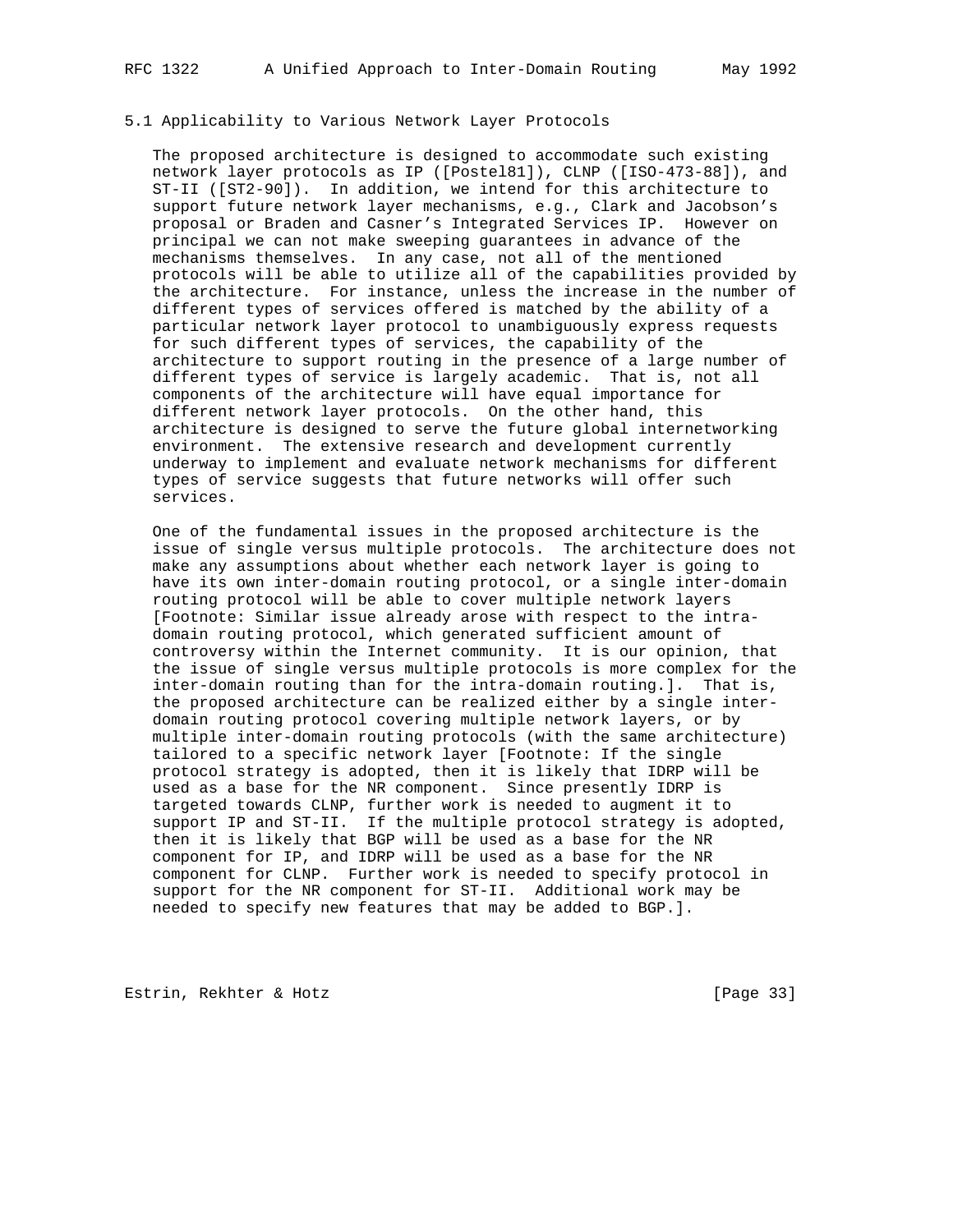## 5.2 Transition

 The proposed architecture is not intended for full deployment in the short term future. We are proposing this architecture as a goal towards which we can begin guiding our operational and research investment over the next 5 years.

 At the same time, the architecture does not require wholesale overhaul of the existing Internet. The NR component may be phased in gradually. For example, the NR component for IP may be phased in by replacing existing EGP-2 routing with BGP routing. Once the NR component is in place, it can be augmented by the facilities provided by the SDR component.

 The most critical components of the architecture needed to support SDR include route installation and packet forwarding in the routers that support SDR. Participation as a transit routing domain requires that the domain can distribute local configuration information (LCI) and that some of its routers implement the route installation and route management protocols. Participation as a source requires that the domain have access to a RS to compute routes, and that the source domain has a router that implements the route installation and route management protocols. In addition, a network management entity must describe local configuration information and send it to the central repository(ies). A collection and distribution mechanism must be put in place, even if it is centralized.

Estrin, Rekhter & Hotz [Page 34]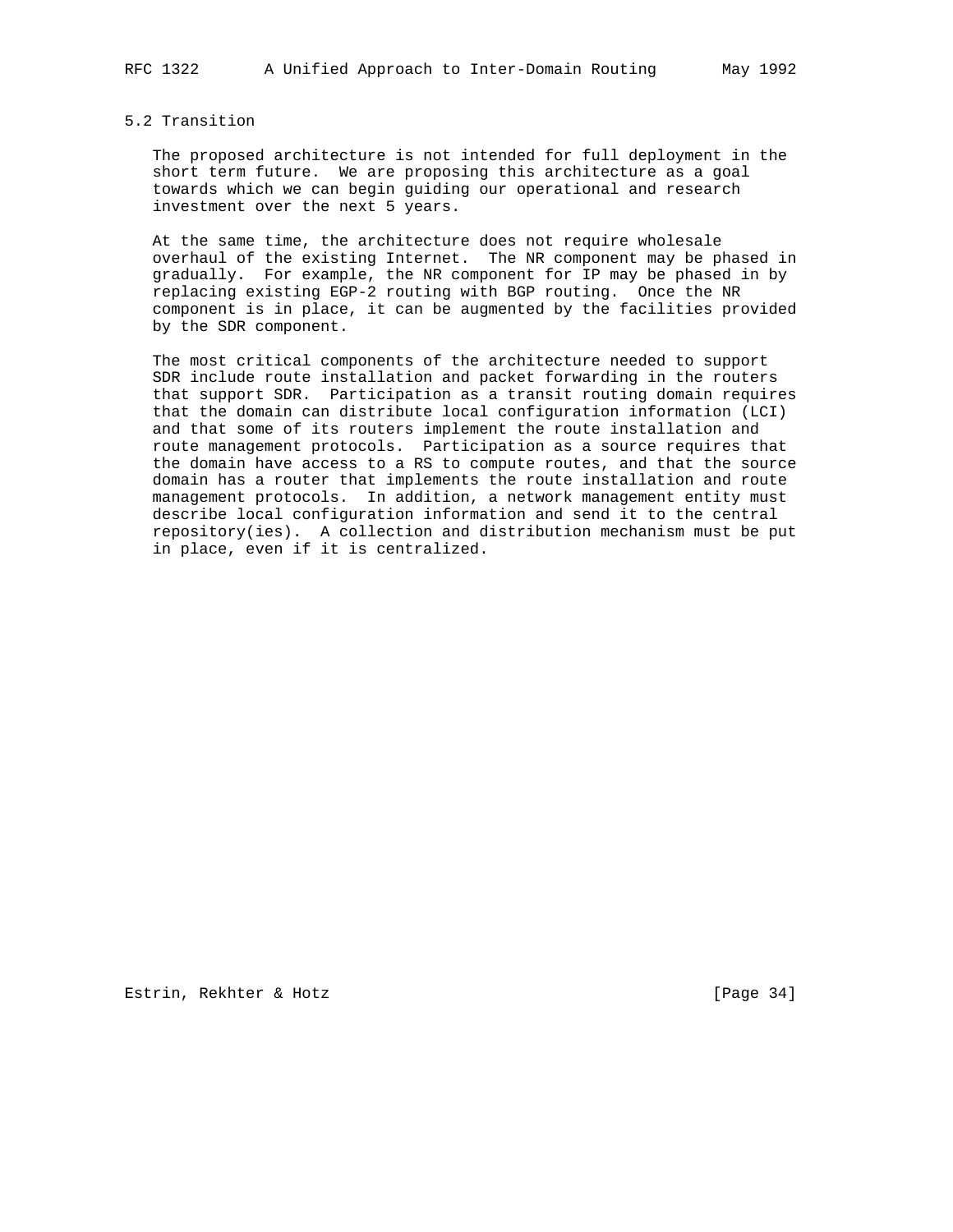# 6.0 Conclusions and Future Work

 In summary, the proposed architecture combines hop-by-hop path vector, and source-routed link-state, protocols, and uses each for that which it is best suited: NR uses PV and multiple, flexible, levels of confederations to support efficient routing of generic packets over generic routes; SDR uses LS computation over a database of configured and dynamic information to route special traffic over special routes. In the past, the community has viewed these two as mutually exclusive; to the contrary, they are quite complementary and it is fortunate that we, as a community, have pursued both paths in parallel. Together these two approaches will flexibly and efficiently support TOS and policy routing in very large global internets.

 It is now time to consider the issues associated with combining and integrating the two. We must go back and look at both architectures and their constituent protocols, eliminate redundancies, fill in new holes, and provide seamless integration.

#### 7.0 Acknowledgments

 We would like to thank Hans-Werner Braun (San Diego Supercomputer Center), Lee Breslau (USC), Scott Brim (Cornell University), Tony Li (cisco Systems), Doug Montgomery (NIST), Tassos Nakassis (NIST), Martha Steenstrup (BBN), and Daniel Zappala (USC) for their comments on a previous draft.

Estrin, Rekhter & Hotz [Page 35]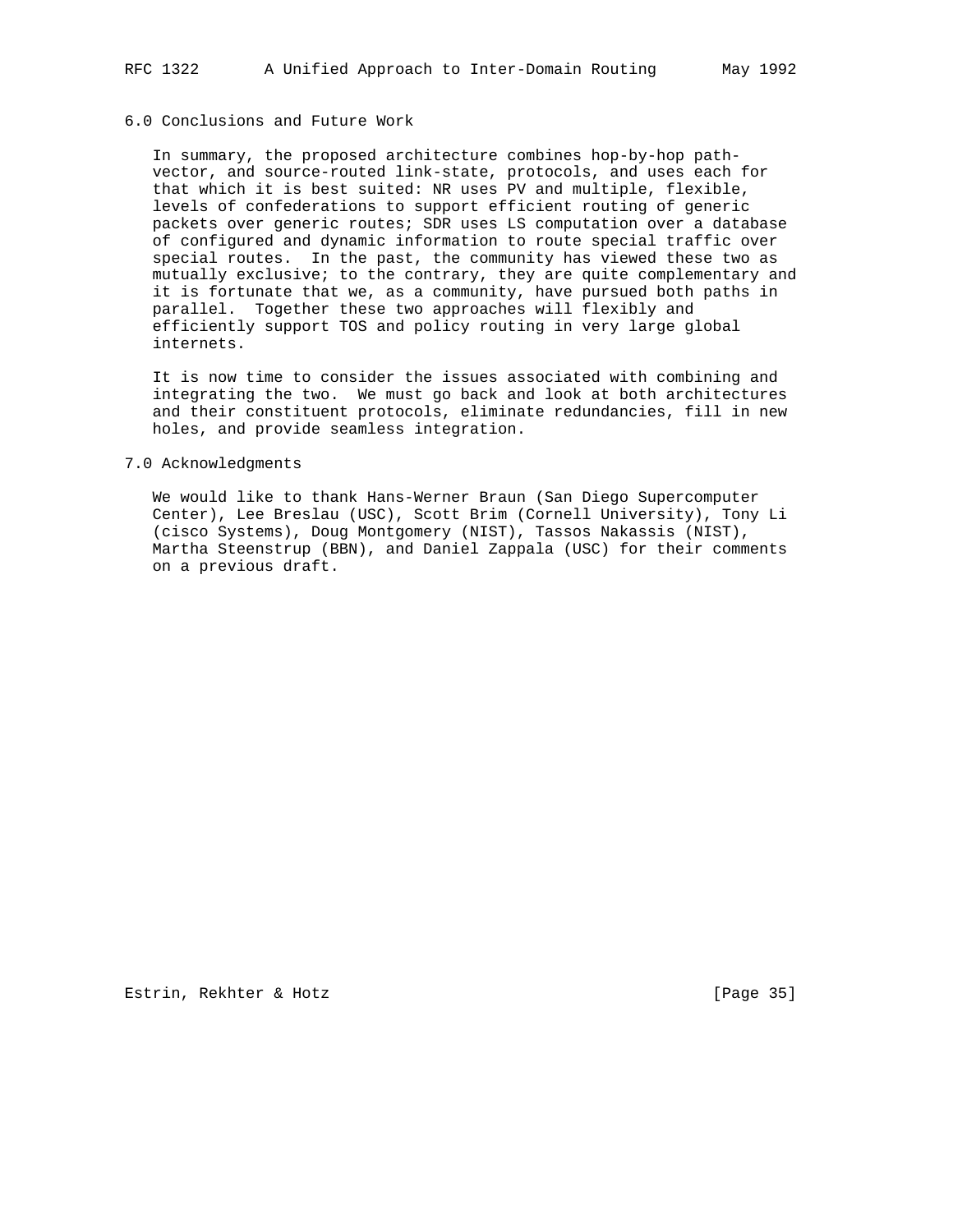8.0 References

 [ANSI 87-150R] "Intermediate System to Intermediate System Intra- Domain Routing Exchange Protocol", ANSI X3S3.3/87-150R.

 [BGP 91] Lougheed, K., and Y. Rekhter, "A Border Gateway Protocol 3 (BGP-3)", RFC 1267, cisco Systems, T.J. Watson Research Center, IBM Corp., October 1991.

 [Breslau-Estrin 91] Breslau, L., and D. Estrin, "Design and Evaluation of Inter-Domain Policy Routing Protocols", To appear in Journal of Internetworking Research and Experience, 1991. (Earlier version appeared in ACM Sigcomm 1990.)

 [Clark 90] Clark, D., "Policy Routing in Internetworks", Journal of Internetworking Research and Experience, Vol. 1, pp. 35-52, 1990.

 [Dijkstra 59] Dijkstra, E., "A Note on Two Problems in Connection with Graphs", Numer. Math., Vol. 1, 1959, pp. 269-271.

 [ECMA89] "Inter-Domain Intermediate Systems Routing", Draft Technical Report ECMA TR/ISR, ECMA/TC32-TG 10/89/56, May 1989.

 [EGP] Rosen, E., "Exterior Gateway Protocol (EGP)", RFC 827, BBN, October 1982.

 [Estrin 89] Estrin, D., "Policy Requirements for Inter Administrative Domain Routing", RFC 1125, USC Computer Science Department, November 1989.

 [Estrin-etal91] Estrin, D., Breslau, L., and L. Zhang, "Protocol Mechanisms for Adaptive Routing in Global Multimedia Internets", University of Southern California, Computer Science Department Technical Report, CS-SYS-91-04, November 1991.

 [Hedrick 88] Hedrick, C., "Routing Information Protocol", RFC 1058, Rutgers University, June 1988.

 [Honig 90] Honig, J., Katz, D., Mathis, M., Rekhter, Y., and J. Yu, "Application of the Border Gateway Protocol in the Internet", RFC 1164, Cornell Univ. Theory Center, Merit/NSFNET, Pittsburgh Supercomputing Center, T.J. Watson Research Center, IBM Corp., June 1990.

 [IDPR90] Steenstrup, M., "Inter-Domain Policy Routing Protocol Specification and Usage: Version 1", Work in Progress, February 1991.

Estrin, Rekhter & Hotz [Page 36]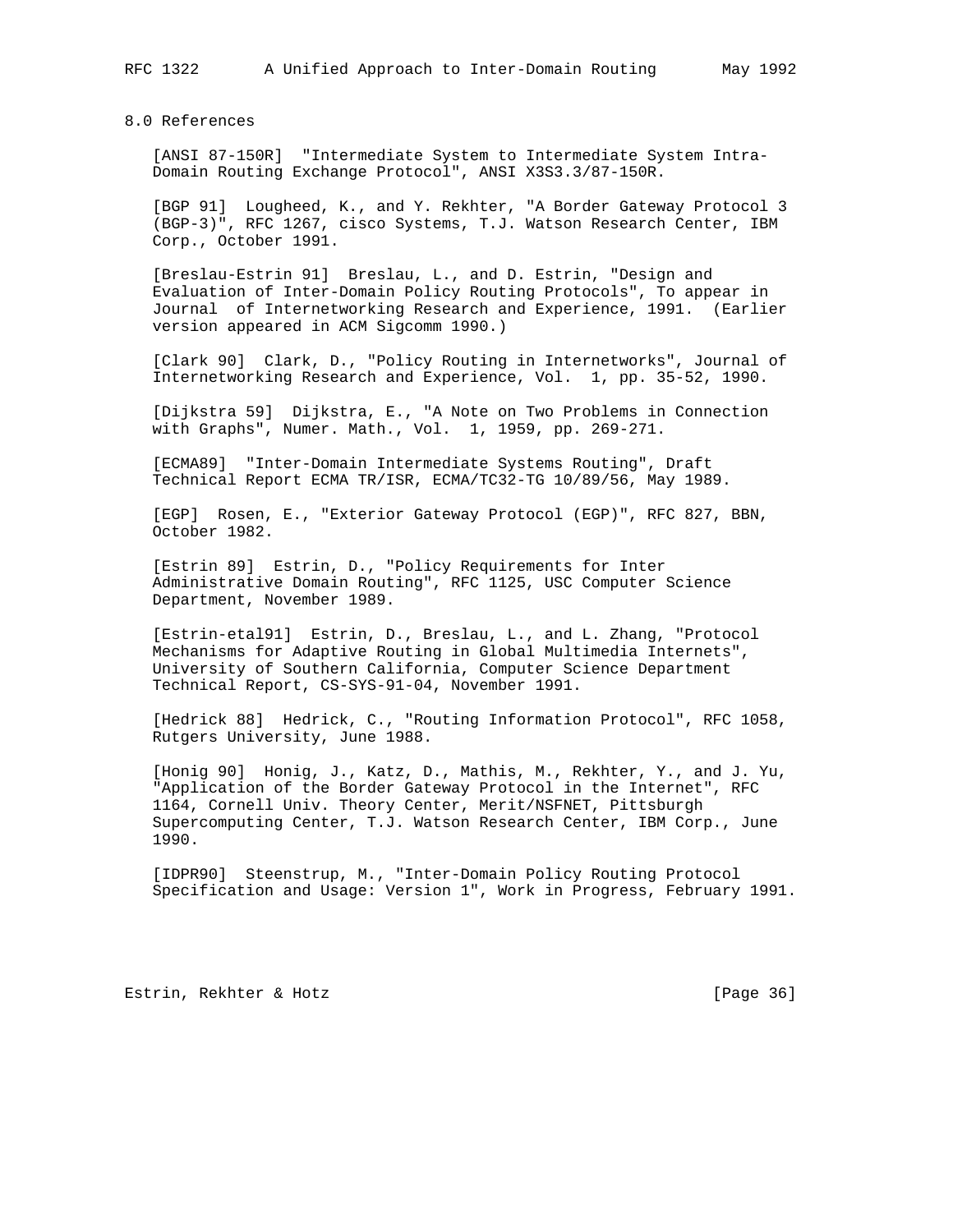[IDRP91] "Intermediate System to Intermediate System Inter-domain Routeing Exchange Protocol", ISO/IEC/ JTC1/SC6 CD10747.

 [ISIS10589] "Information Processing Systems - Telecommunications and Information Exchange between Systems - Intermediate System to Intermediate System Intra-Domain Routing Exchange Protocol for use in Conjunction with the protocol for providing the Connectionless-mode Network Service (ISO 8473)", ISO/IEC 10589.

 [ISO-473 88] "Protocol for providing the connectionless-mode network service", ISO 8473, 1988.

 [Jaffee 82] Jaffee, J., and F. Moss, "A Responsive Distributed Routing Algorithm for Computer Networks", IEEE Transactions on Communications, July 1982.

 [Little 89] Little, M., "Goals and Functional Requirements for Inter-Autonomous System Routing", RFC 1126, SAIC, October 1989.

 [Oran 89] Oran, D., "Expert's Paper: The Relationship between Addressing and Routeing", ISO/JTC1/SC6/WG2, 1989.

 [OSPF] Moy, J., "The Open Shortest Path First (OSPF) Specification", RFC 1131, Proteon, October 1989.

 [Postel 81] Postel, J., "Internet Protocol", RFC 791, DARPA, September 1981.

 [Rekhter 91] Rekhter, Y., "IDRP protocol analysis: storage complexity", IBM Research Report RC17298(#76515), October 1991.

 [Shin87] Shin, K., and M. Chen, "Performance Analysis of Distributed Routing Strategies Free of Ping-Pong-Type Looping", IEEE Transactions on Computers, February 1987.

 [ST2-90] Topolcic, C., "Experimental Internet Stream Protocol, version 2 (ST II)", RFC 1190, CIP Working Group, October 1990.

 [Zaumen 91] Zaumen, W., and J. Garcia-Luna-Aceves, "Dynamics of Link State and Loop-free Distance-Vector Routing Algorithms", ACM Sigcomm '91, Zurich, Switzerland, September 1991.

 [Zhang 91] Zhang, L., "Virtual Clock: A New Traffic Control Algorithm for Packet Switching Networks".

Estrin, Rekhter & Hotz [Page 37]